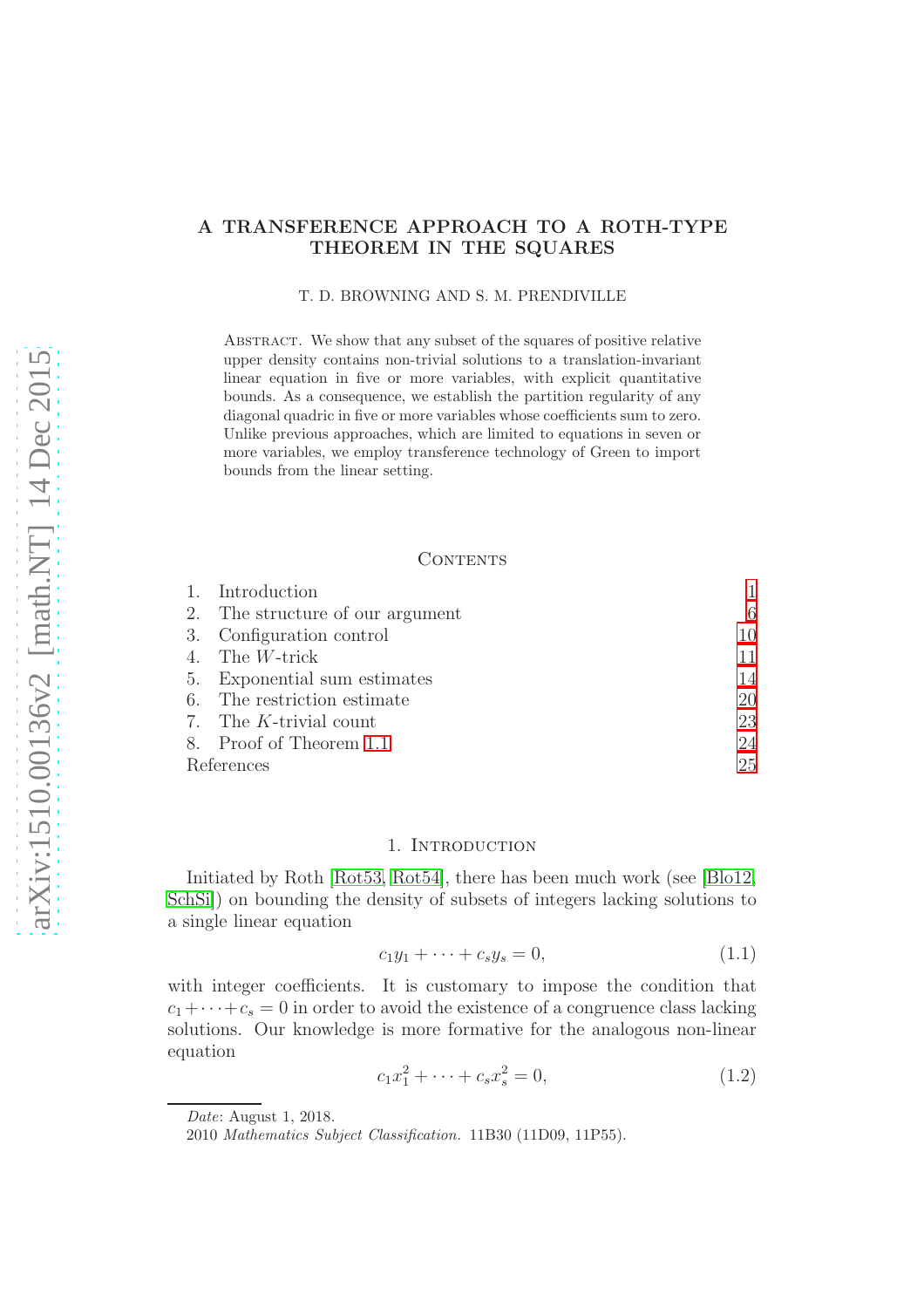where the aim is to show that sufficiently dense subsets of integers have generic solutions. Given a union  $K$  of  $k$  proper subspaces of the hyperplane  $(1.1)$ , our notion of non-generic solutions is captured by K-triviality, where a solution  $(x_1, \ldots, x_s)$  is said to be K-trivial if  $(x_1^2, \ldots, x_s^2) \in K$ . For instance, one could regard solutions with all  $x_i$  equal as K-trivial, by taking  $K$  to be the diagonal subspace

<span id="page-1-1"></span>
$$
K := \{(y, \dots, y) : y \in \mathbb{Q}\},\tag{1.3}
$$

for which  $k = 1$ . More generally, taking

$$
K := \bigcup_{i \neq j} \{ \mathbf{y} \in \mathbb{Q}^s : y_i = y_j \text{ and } \mathbf{c} \cdot \mathbf{y} = 0 \},
$$

we have  $k = \binom{s}{2}$  $2\binom{s}{2}$  and the K-nontrivial solutions correspond to those in which all  $x_i$  are distinct.

All work on equation [\(1.2\)](#page-0-2) (see [\[Smi09,](#page-25-0) [Ke14,](#page-24-5) [Keil15,](#page-24-6) [Hen15\]](#page-24-7)) is based on an adaptation of the density increment approach to Roth's theorem, and is at present limited to equations in at least  $s \geqslant 7$  variables and with at least two positive and two negative coefficients. Adapting the transference technology of Green [\[Gre05\]](#page-24-8), we offer an alternative approach to this problem, an approach which is applicable to a wider class of equations, in particular those in  $s \geqslant 5$  variables and with no sign restriction on the coefficients.

<span id="page-1-0"></span>**Theorem 1.1.** Let  $c_1, \ldots, c_s \in \mathbb{Z} \setminus \{0\}$  with  $c_1 + \cdots + c_s = 0$  and  $s \geq 5$ . Let K denote a union of at most k proper subspaces of the hyperplane  $(1.1)$ each containing the diagonal subspace [\(1.3\)](#page-1-1). If  $A \subset [X]$  is such that the only solutions to

<span id="page-1-2"></span>
$$
c_1 x_1^2 + \dots + c_s x_s^2 = 0 \qquad (x_i \in A), \tag{1.4}
$$

are K-trivial, then for any  $\varepsilon > 0$  we have

$$
|A| \ll_{\mathbf{c},k,\varepsilon} \frac{X}{(\log\log\log X)^{\frac{s}{2}-1-\varepsilon}}.
$$

Let  $c_1, \ldots, c_s$  be as in the statement of Theorem [1.1.](#page-1-0) Then this result implies that any subset  $A \subset \mathbb{N}$ , with positive upper density

<span id="page-1-3"></span>
$$
\limsup_{X \to \infty} \frac{|A \cap [X]|}{X} > 0,
$$
\n(1.5)

must contain generic solutions to [\(1.4\)](#page-1-2).

A Diophantine equation  $f(x_1, \ldots, x_s) = 0$  is called partition regular if, given any partition of N into finitely many colour classes, at least one class contains a solution to the equation in which all  $x_i$  are distinct. An old problem of Erd˝os and Graham [\[EG80\]](#page-24-9) asks if the Pythagorean equation  $x^2 + y^2 = z^2$  is partition regular. Graham [\[Gra08\]](#page-24-10) has offered \$250 for a resolution of this conjecture. Similarly, it is unknown if the equation  $x^2 + y^2 = 2z^2$  is partition regular (see [\[FrHo14\]](#page-24-11)). Given an extra two variables, we can answer questions of the latter type.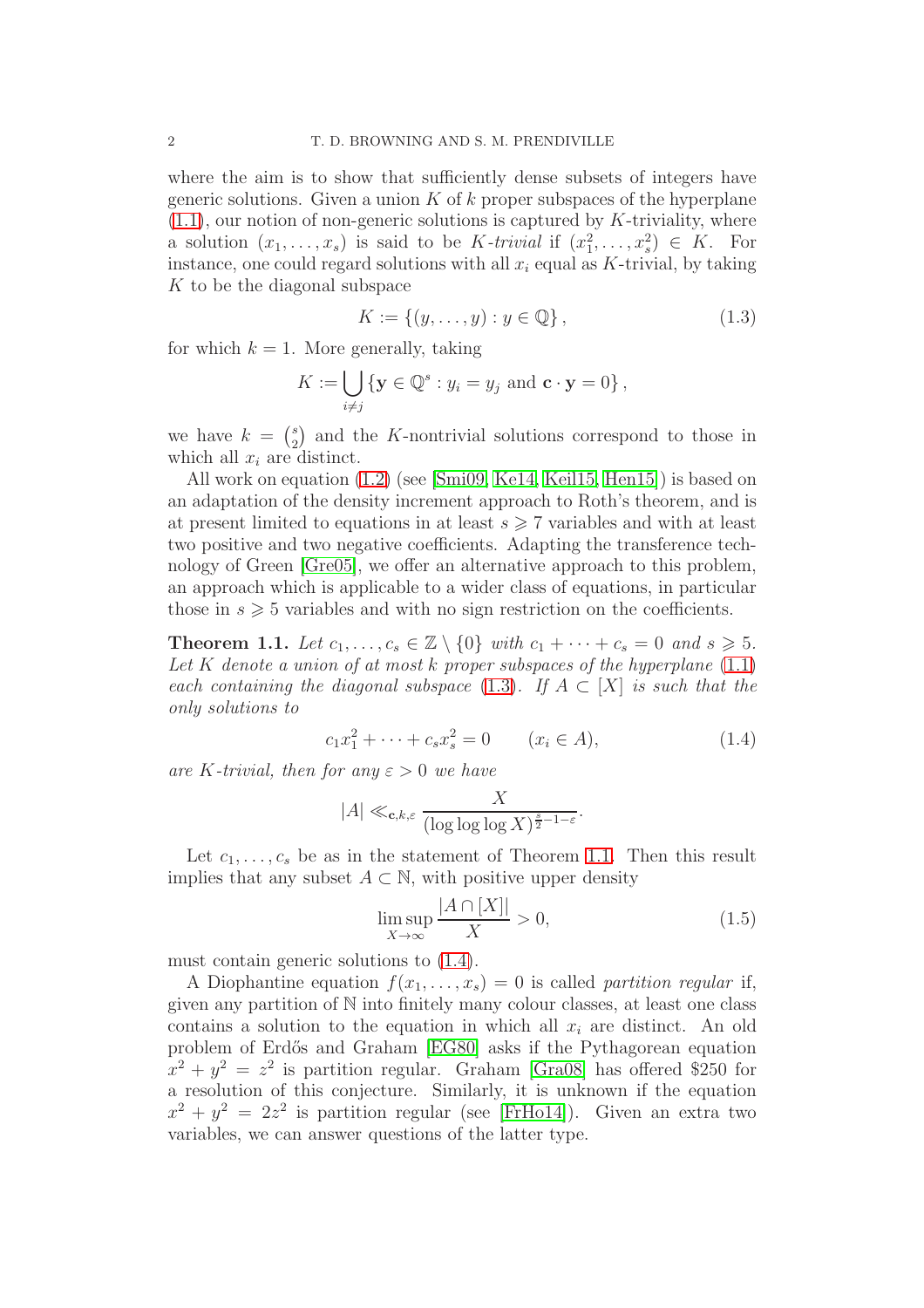Corollary 1.2. Let  $c_1, \ldots, c_s \in \mathbb{Z} \setminus \{0\}$  with  $c_1 + \cdots + c_s = 0$  and  $s \geq 5$ . Then the equation  $c_1x_1^2 + \cdots + c_sx_s^2 = 0$  is partition regular.

This follows from Theorem [1.1,](#page-1-0) since at least one colour class must have positive upper density [\(1.5\)](#page-1-3).

Define the Rado number (see [\[GRS90,](#page-24-12) p.103]) of the equation [\(1.4\)](#page-1-2) to be the smallest positive integer  $R_c(r)$  such that any r-colouring of the interval  $\{1, 2, \ldots, R_{c}(r)\}\)$  results in at least one monochromatic tuple  $(x_1, \ldots, x_s)$ satisfying [\(1.4\)](#page-1-2) with all  $x_i$  distinct. Since any r-colouring of [X] results in a colour class of size at least  $X/r$ , one can use the estimate given in Theorem [1.1](#page-1-0) to deduce the following result.

Corollary 1.3. Let  $c_1, \ldots, c_s \in \mathbb{Z} \setminus \{0\}$  with  $c_1 + \cdots + c_s = 0$  and  $s \geq 5$ . Then there exists a constant  $C_c > 0$ , depending only on  $c_1, \ldots, c_s$ , such that

$$
R_{\mathbf{c}}(r) \leqslant \exp \exp \exp(C_{\mathbf{c}}r)
$$

The study of density bounds for sets lacking solutions to [\(1.4\)](#page-1-2) was initiated by Smith [\[Smi09\]](#page-25-0) who proceeded by considering instead the system of equations

$$
c_1 x_1^2 + \dots + c_s x_s^2 = 0,
$$
  
\n
$$
c_1 x_1 + \dots + c_s x_s = 0.
$$
\n(1.6)

<span id="page-2-0"></span>The advantage of this system is that it is translation-invariant, in that the set of solutions remains unchanged under a shift from the diagonal subspace [\(1.3\)](#page-1-1). This allows one to follow Roth's original approach to the equation  $(1.1)$ , using an  $L^p$ -estimate (mean value) to deduce that if a set A lacks solutions to  $(1.6)$ , then there is an exponential sum associated to A which is large. It follows that A has a density increment on a long progression of the form  $a + q \cdot [N']$ , and so (by translation-invariance) there exists a denser set  $A' \subset [N']$  lacking solutions to [\(1.6\)](#page-2-0). By iterating this argument, a bound can eventually be extracted on the density of the original set A.

Smith [\[Smi09\]](#page-25-0) accomplished this programme for equations in 9 or more variables, obtaining a bound of the form  $|A| \ll X(\log \log X)^{-c}$  for some small  $c > 0$ . This small exponent resulted from a use of quadratic Fourier analysis, a tool that Keil [\[Ke14\]](#page-24-5) avoided, obtaining a bound of the form  $X(\log \log X)^{-1/15}$ . Moreover, Keil incorporated a restriction  $L^p$ -estimate in order to handle equations in seven or more variables. Subsequently, Henriot [\[Hen15\]](#page-24-7) has improved the cardinality bound to  $X(\log X)^{-c}$  for  $s \geq 7$  and an exponent  $c > 0$  that depends on the choice of coefficients  $c_1, \ldots, c_s$ .

In all these approaches, one requires that there are at least two positive and two negative coefficients in order to guarantee that the system [\(1.6\)](#page-2-0) has a non-diagonal real solution. Furthermore,  $s \geq 7$  is a natural limit of the analytic method, as for  $s \leq 6$  the system may possess more solutions than that predicted by the usual probabilistic heuristic. However, if one is only interested in sets of integers lacking solutions to the top equation [\(1.4\)](#page-1-2), then neither of these conditions should be necessary.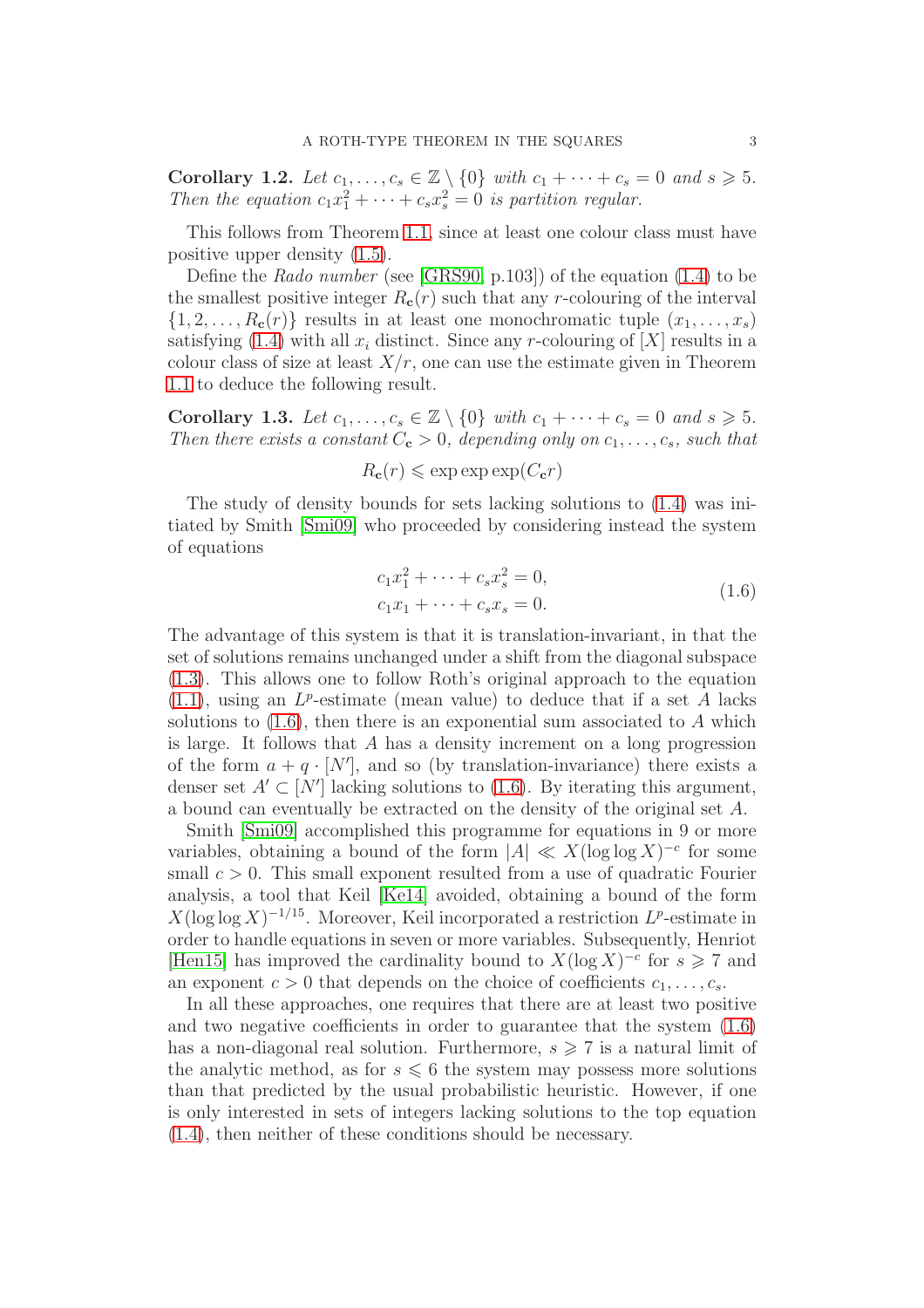Analysing the single equation [\(1.4\)](#page-1-2) removes translation-invariance, making a density increment approach more problematic. Instead we implement the transference principle devised in Green [\[Gre05\]](#page-24-8) to import results from the dense linear setting to the sparse linear setting, viewing a dense subset of the squares as a sparse subset of the integers. Although Roth's theorem only holds for dense subsets of integers, we show that an appropriately normalised indicator function of the squares has sufficient pseudorandomness properties that any dense subset of squares can be modelled by a dense subset of integers. Applying Roth's theorem in the dense setting, we are then able to transfer back to the sparse setting to bound the size of our set of squares. We describe this method further in §[2.](#page-5-0)

It is worth remarking that Gowers' quantitative version of Szemerédi's theorem [\[Gow01\]](#page-24-13) yields bounds for sets lacking solutions to very many homogeneous Diophantine equations, an observation the second author learnt from Trevor Wooley. (A variant of this idea was put to use by Brüdern et al [\[BDLW10\]](#page-24-14).) For the sake of completeness, we include a proof of the folklore argument.

<span id="page-3-0"></span>**Proposition 1.4.** Let  $F \in \mathbb{Z}[x_1, \ldots, x_s]$  be a homogeneous polynomial with integer coefficients and let K denote a finite union of proper subspaces of  $\mathbb{Q}^s$ , one of which is equal to the diagonal subspace  $(1.3)$ . Suppose that the solution set  $F(x_1, \ldots, x_s) = 0$  contains a two-dimensional rational subspace which contains the diagonal  $(1.3)$  and which is not contained in K. Then any set  $A \subset [X]$  which satisfies the implication

> $F(\mathbf{x}) = 0 \quad (\mathbf{x} \in A^s)$  $\implies$   $\mathbf{x} \in K$ ,

has cardinality

$$
|A| \ll \frac{X}{(\log \log X)^c},
$$

for some positive constant  $c = c(F) > 0$ .

Proof. Let V denote a two-dimensional rational subspace of the solution set  $F(\mathbf{x}) = 0$ , which contains the diagonal [\(1.3\)](#page-1-1) and is not contained in K. Since  $(1, \ldots, 1) \in V \cap K$  and dim  $V = 2$ , there exists  $\mathbf{x} \in V \setminus K$  which is linearly independent of  $(1, \ldots, 1)$ . Clearing denominators and shifting along the diagonal subspace by a sufficiently large integer, we may assume that  $\mathbf{x} \in ([0, k) \cap \mathbb{Z})^s$  for some  $k \in \mathbb{N}$ .

Notice that for any  $a, q \in \mathbb{Z}$  the tuple  $y = (a+qx_1, \ldots, a+qx_s)$  lies in V, so that  $F(y) = 0$ . Suppose now that A contains an arithmetic progression  $a, a + q, \ldots, a + (k-1)q$  of length k. Then it follows that  $A<sup>s</sup>$  contains y, which is also a solution to  $F = 0$ . Moreover, this solution is not contained in  $K$ , since otherwise

$$
\mathbf{x} = \frac{\mathbf{y} - (a, \dots, a)}{q} \in K.
$$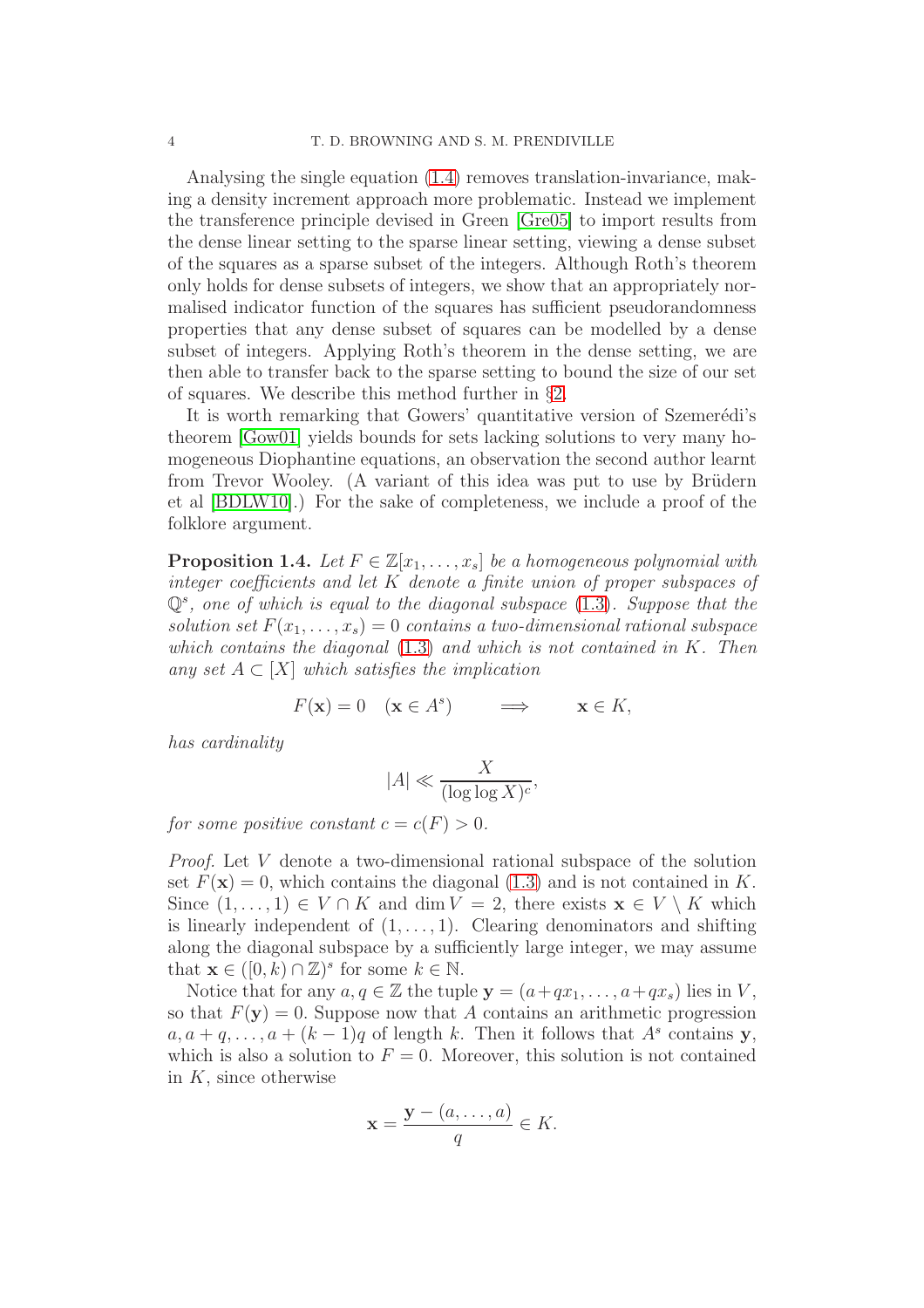Thus A cannot contain an arithmetic progression of length k, so that  $|A| \ll X(\log \log X)^{-c_k}$ , for some  $c_k > 0$ , by Gowers's bounds in Szemerédi's theorem [\[Gow01\]](#page-24-13).  $\Box$ 

This argument covers those equations of the form [\(1.4\)](#page-1-2) tackled by Smith, Keil and Henriot, namely those in which  $c_1 + \cdots + c_s = 0$  for  $s \ge 7$ , and where there are at least two positive and two negative coefficients. Indeed, an application of the Hardy–Littlewood method (as carried out by Keil [\[Ke14\]](#page-24-5)) gives an integer vector  $\mathbf{x} \in \mathbb{Z}^s \setminus K$  satisfying the system [\(1.6\)](#page-2-0) under these conditions. Expanding the square, one can check that for any  $\lambda, \mu \in \mathbb{Q}$  the vector  $(\lambda + \mu x_1, \dots, \lambda + \mu x_s)$  also satisfies [\(1.6\)](#page-2-0). In particular, the solution set of [\(1.4\)](#page-1-2) contains the two dimensional subspace generated by the diagonal and  $x$ , a subspace which is not contained in  $K$ .

Unlike the bounds obtained via Proposition [1.4,](#page-3-0) the advantage of the bounds of Smith and Keil is that their logarithmic exponent is uniform in the choice of coefficients, whilst Henriot succeeds in replacing the double logarithm derived from Gowers's bounds by a single logarithm.

Note that one cannot use Proposition [1.4](#page-3-0) to treat all equations covered by Theorem [1.1.](#page-1-0) For instance, the convex equation

$$
x_1^2 + x_2^2 + x_3^2 + x_4^2 = 4x_5^2
$$

is of the form [\(1.4\)](#page-1-2) but is not satisfied by a two dimensional subspace containing the diagonal. Should the solution set of this equation contain such a set, then this subspace can be written in the form

<span id="page-4-0"></span>
$$
\{(\lambda, \ldots, \lambda) + \mu \mathbf{x} : \lambda, \mu \in \mathbb{Q}\}.
$$
 (1.7)

Expanding the squares in the equation  $\sum_i (\lambda + \mu x_i)^2 = 4(\lambda + \mu x_5)^2$  reveals that  $x$  also satisfies the system  $(1.6)$ . Substituting the linear equation into the quadratic equation shows that

$$
x_1^2 + x_2^2 + x_3^2 + x_4^2 = 4(x_1 + x_2 + x_3 + x_4)^2,
$$

which forces  $x$  to be an element of the diagonal, contradicting the fact that [\(1.7\)](#page-4-0) is two dimensional.

Finally we remark that in all likelihood our methods can be adapted to handle diagonal equations of degree k in s variables, provided that one has a restriction estimate at exponent  $p < s$  for the appropriate exponential sum. This gives an alternative approach to recent results of Henriot [\[Hen15\]](#page-24-15), albeit with much weaker density bounds. Whereas Henriot's methods rely on a restriction estimate associated to the Vinogradov system

$$
x_1^k + \dots + x_s^k = y_1^k + \dots + y_s^k
$$

$$
\vdots
$$

$$
x_1 + \dots + x_s = y_1 + \dots + y_s,
$$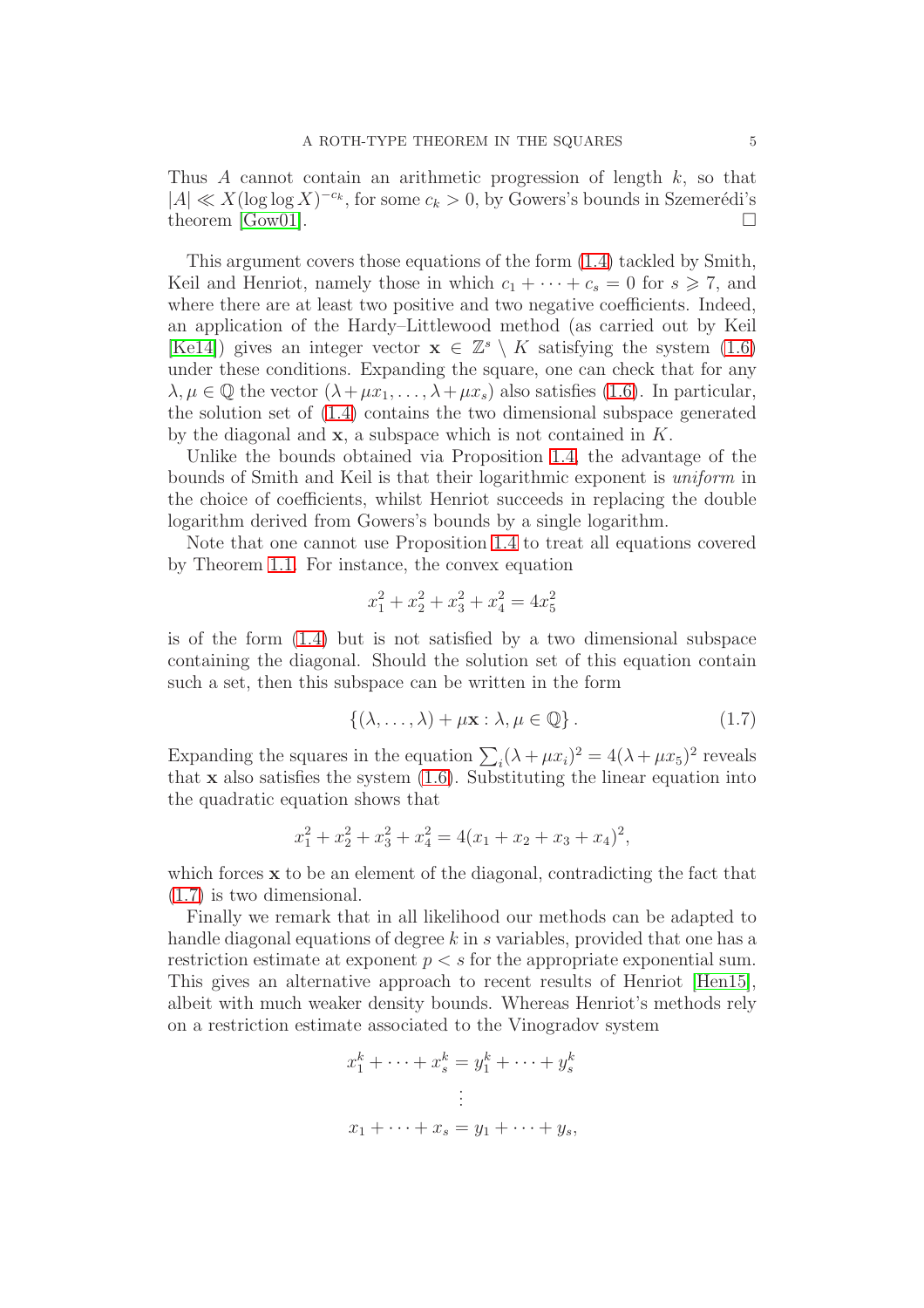the transference approach of this paper would merely require a mean value estimate for the top equation in the system. For small values of  $k$ , it appears that the transference approach may allow one to improve the number of variables required in Henriot's work. For instance, an eighth moment estimate of Vaughan [\[Vau86\]](#page-25-1) should yield the partition regularity of a diagonal cubic equation in 9 or more variables, whereas the work of Henriot [\[Hen15\]](#page-24-15) requires at least 13 variables when specified to this situation.

Acknowledgements. We are very grateful to Thomas Bloom, Sam Chow, Surya Ramana and Trevor Wooley for a number of useful comments. Special thanks are due to the anonymous referees for several helpful suggestions that have improved the exposition of the paper. Whilst working on this paper the authors were supported by ERC grant 306457.

## 2. The structure of our argument

<span id="page-5-0"></span>**Definition 2.1** (Majorant). A majorant on  $[N]$  is a non-negative function  $\nu : \mathbb{Z} \to [0, \infty)$  with support contained in the interval  $[N]$ .

The next definition, and much of this section, follows the exposition of Tao [\[Tao12,](#page-25-2) §1.7].

**Definition 2.2** (**c**-pseudorandom). Let  $\mathbf{c} = (c_1, \ldots, c_s) \in \mathbb{Z}^s$ . We say that a majorant  $\nu$  is **c**-pseudorandom if for any  $\delta > 0$  there exists  $c(\delta) > 0$  such that for any  $0 \leq f \leq \nu$  we have the implication

$$
\sum_{x} f(x) \geq \delta \sum_{x} \nu(x) \quad \implies \quad \sum_{\mathbf{c} \cdot \mathbf{x} = 0} \prod_{i=1}^{s} f(x_i) \geq c(\delta) \sum_{\mathbf{c} \cdot \mathbf{x} = 0} \prod_{i=1}^{s} \nu(x_i).
$$

The indicator function of an interval provides an important example of a c-pseudorandom majorant, as can be seen from the following result of Bloom [\[Blo12\]](#page-24-3) (building on work of Sanders [\[San11\]](#page-24-16)).

**Bloom's theorem** ([\[Blo12\]](#page-24-3)). Let  $c_1, \ldots, c_s \in \mathbb{Z} \setminus \{0\}$  with  $s \geq 3$  and  $c_1 + \cdots + c_s = 0$ . Then the indicator function  $1_{[N]}$  is **c**-pseudorandom with quantitative dependence

$$
c(\delta) \gg_{\mathbf{c}} \exp\left(-C/\delta^{\frac{1}{s-2-\varepsilon}}\right)
$$

for some absolute constant  $C = C(s, \varepsilon)$  and any  $\varepsilon > 0$ .

Our aim is to show that there exists a function related to the indicator function of the squares which is also **c**-pseudorandom, at least when  $s \geq 5$ . There are three conditions which, taken together, are sufficient to guarantee that a majorant is c-pseudorandom. We discuss these in the remainder of this section.

Define the  $L^p$ -norm of a function  $f : \mathbb{Z} \to \mathbb{C}$  with respect to counting measure, so for example

$$
||f||_1 := \sum_n |f(n)|.
$$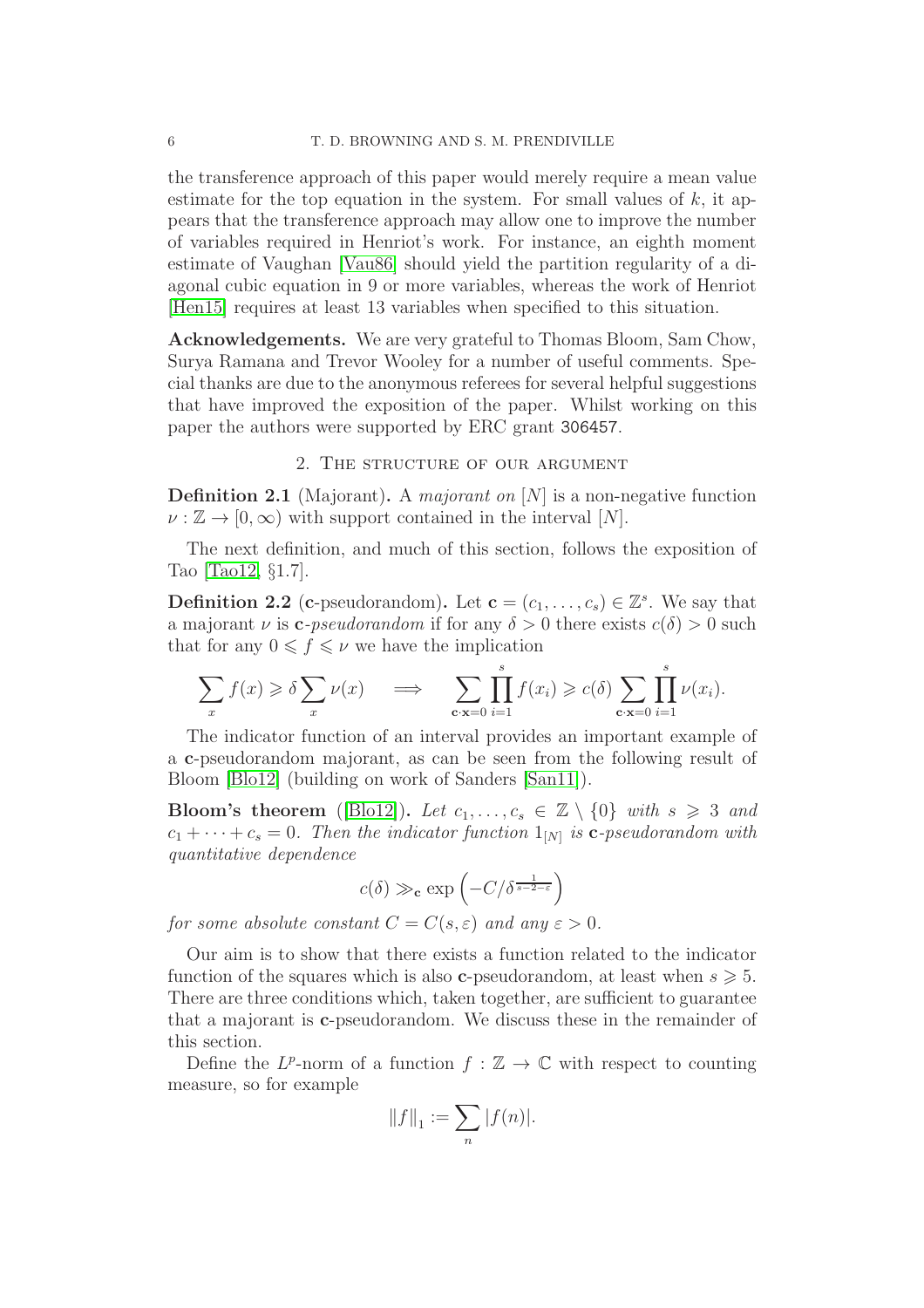Provided that this  $L^1$ -norm is finite, we define the Fourier transform of f at  $\alpha \in \mathbb{T} := \mathbb{R}/\mathbb{Z}$  by

<span id="page-6-1"></span>
$$
\hat{f}(\alpha) := \sum_{n} f(n)e(\alpha n). \tag{2.1}
$$

For functions on  $\mathbb{T}$ , all  $L^p$ -norms are taken with respect to the Haar probability measure, so that  $\|\hat{f}\|_2 = \|f\|_2$ .

**Definition 2.3** (Fourier decay). We say that a majorant  $\nu$  has Fourier decay of level  $\theta$  if

$$
\left\|\hat{\nu} - \hat{1}_{[N]}\right\|_{\infty} \leq \theta N.
$$

The relevance of this definition is demonstrated in work of Green [\[Gre05\]](#page-24-8). The idea is that one can approximate an unbounded function by a bounded function, provided the unbounded function has a majorant with sufficient Fourier decay. For a proof of the following form of the bounded approximation lemma we refer the reader to the second author's survey [\[Pre15\]](#page-24-17).

**Lemma 2.4** (Bounded approximation). Suppose that the majorant  $\nu$  has Fourier decay of level  $\theta$ . Then for any  $0 \leqslant f \leqslant \nu$  there exists a bounded function  $0 \leq g \leq 1_{[N]}$  such that

$$
\|\hat{f} - \hat{g}\|_{\infty} \ll \frac{N}{\log(1/\theta)^{3/2}}.
$$

The advantage of a bounded approximant is that it is amenable to an application of Bloom's theorem, and should therefore count many solutions to [\(1.1\)](#page-0-1). We wish to approximate the characteristic function of a set of squares weighted by an unbounded majorant. Given a sufficiently good approximation, we might therefore hope that the number of solutions to [\(1.1\)](#page-0-1) counted by our unbounded function is similar to the count for the bounded function. This is indeed the case, provided that our majorant possesses an additional property.

**Definition 2.5** (Restriction at p). We say that a majorant  $\nu$  on [N] satisfies a restriction estimate at exponent p if

$$
\sup_{|\phi| \leqslant \nu} \int_{\mathbb{T}} \left| \hat{\phi}(\alpha) \right|^p \mathrm{d}\alpha \ll_p \| \nu \|_1^p N^{-1}.
$$

The utility of this property for our purposes is demonstrated in the following lemma, which we prove in §[3.](#page-9-0)

<span id="page-6-0"></span>**Lemma 2.6** (Restriction implies configuration control). Suppose that  $\nu$  is a majorant with  $\|\nu\|_1 \ll N$  and which satisfies a restriction estimate at some exponent  $2 \leq p \leq s$ . Let  $c_1, \ldots, c_s \in \mathbb{Z} \setminus \{0\}$ . Then for functions  $f, g : \mathbb{Z} \to \mathbb{C}$  with  $|f| \leq \nu$  and  $|g| \leq 1_{[N]}$  we have

$$
\left|\sum_{\mathbf{c} \cdot \mathbf{x}=0} \left( \prod_{i=1}^s f(x_i) - \prod_{i=1}^s g(x_i) \right) \right| \ll_{p,s} N^{s-1} \left( N^{-1} \|\hat{f} - \hat{g}\|_{\infty} \right)^{1-\{p\}}.
$$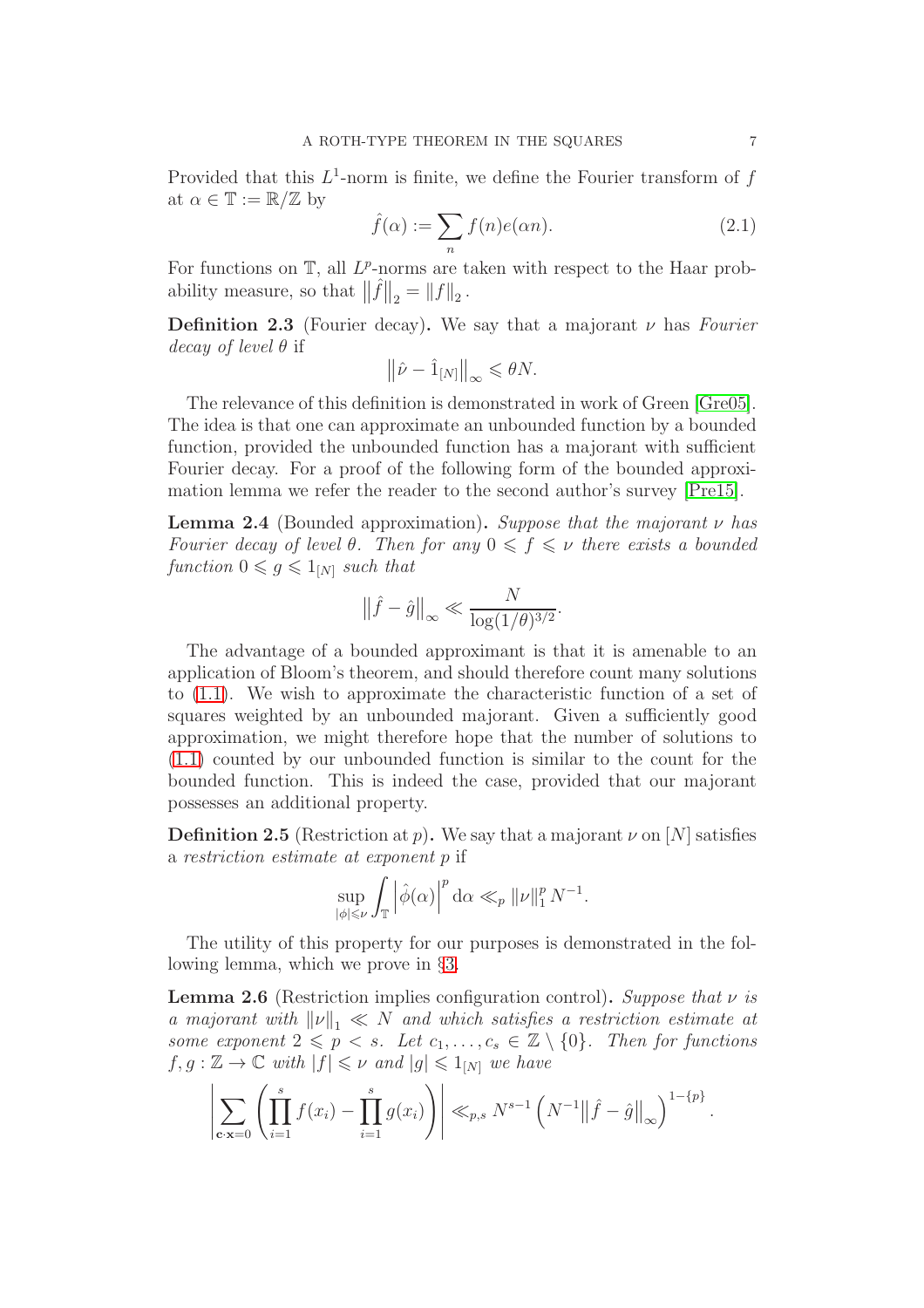Finally, we need to ensure that our majorant does not only count Ktrivial solutions to [\(1.1\)](#page-0-1).

<span id="page-7-2"></span>**Definition 2.7** (Saves  $\eta$  on the K-trivial solutions). Let  $\eta > 0$  and let K denote a finite union of  $k$  proper subspaces of the hyperplane  $(1.1)$ . We say that the majorant  $\nu$  saves  $\eta$  on the K-trivial solutions if

$$
\sum_{\mathbf{x}\in K} \prod_{i=1}^{s} \nu(x_i) \ll_{s,k} ||\nu||_1^s N^{-1-\eta}.
$$

With these definitions in hand we are able to prove the following.

<span id="page-7-1"></span>**Proposition 2.8** (Sufficient majorant conditions). Let  $c_i \in \mathbb{Z} \setminus \{0\}$  with  $c_1 + \cdots + c_s = 0$  and  $s \geq 3$ . Let K denote a finite union of k proper subspaces of the hyperplane [\(1.1\)](#page-0-1). Suppose that  $\nu$  is a majorant satisfying

- the restriction estimate at some exponent  $p \in [s-1, s);$
- Fourier decay of level  $\theta \leq 1$ ;
- the K-trivial estimate with saving η.

Then any set  $A \subset \text{supp}(\nu)$  containing only K-trivial solutions to [\(1.1\)](#page-0-1) satisfies

<span id="page-7-0"></span>
$$
\sum_{n} 1_{A}(n)\nu(n) \ll_{\mathbf{c},p,k,\eta,\varepsilon} \frac{N}{\min\{\log\log(1/\theta), \log N\}^{s-2-\varepsilon}}.
$$
 (2.2)

Note that in applications we do not expect to be able to take  $\theta$  any smaller that  $N^{-c}$ , in which case the minimum occurring in the right hand side of  $(2.2)$  is  $\log \log(1/\theta)$ .

The statistic

$$
\sum_n 1_A(n)\nu(n)
$$

is not necessarily the same as the quantity  $|A|$ , to which Theorem [1.1](#page-1-0) pertains. However, in most applications there is simple polynomial dependence between these quantities. We discuss this in the context of our application in Lemma [4.1.](#page-11-0)

*Proof of Proposition [2.8.](#page-7-1)* Define  $f := 1_A \nu$  and set

$$
\delta := N^{-1} \sum_n f(n).
$$

We wish to determine a lower bound on  $\delta$  in terms of s, p, k,  $\eta$ , c and  $\theta$  which guarantees that A contains at least one K-nontrivial solution to  $(1.1)$ . By the bounded approximation lemma, there exists a function  $0 \le g \le 1_{[N]}$ such that

$$
\|\hat{f} - \hat{g}\|_{\infty} \ll \frac{N}{\log(1/\theta)^{3/2}}.
$$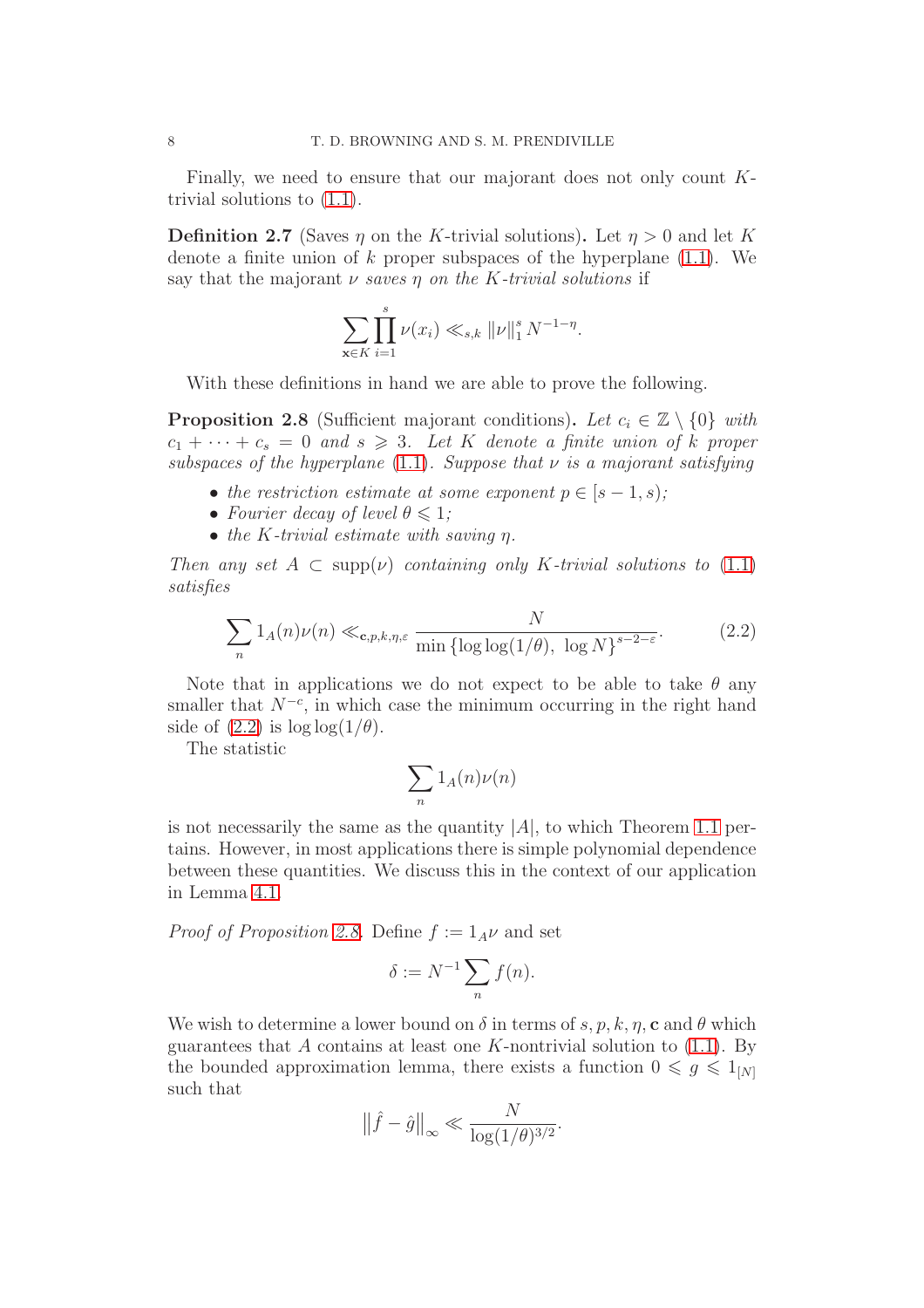Since the  $L^1$ -norm of a non-negative function is equal to the sup-norm of its Fourier transform, we have

$$
\sum_{n} g(n) = ||\hat{g}||_{\infty} \ge ||\hat{f}||_{\infty} - ||\hat{f} - \hat{g}||_{\infty} = \sum_{n} f(n) - ||\hat{f} - \hat{g}||_{\infty}
$$

$$
= \delta N + O\left(\frac{N}{\log(1/\theta)^{3/2}}\right).
$$

Thus we may deduce that

$$
\sum_{n} g(n) \geqslant (\delta/2)N,
$$

provided we assume

<span id="page-8-0"></span>
$$
\delta \geqslant \frac{C}{\log(1/\theta)^{3/2}},\tag{2.3}
$$

for some absolute constant  $C$ . Bloom's theorem then implies that there exists  $c(\delta/2) > 0$  such that

$$
\sum_{\mathbf{c}\cdot\mathbf{x}=0}\prod_{i=1}^s g(x_i) \gg_{\mathbf{c}} c(\delta/2)N^{s-1}.
$$

Since our majorant has Fourier decay of level  $\leq 1$ , we have  $||\nu||_1 =$  $\|\hat{\nu}\|_{\infty} \leqslant \|\hat{\nu} - \hat{1}_{[N]}\|_{\infty} + \|\hat{1}_{[N]}\|_{\infty} \ll N$ . Thus Lemma [2.6](#page-6-0) yields

$$
\sum_{\mathbf{c}\cdot\mathbf{x}=0}\prod_{i=1}^s f(x_i) = \sum_{\mathbf{c}\cdot\mathbf{x}=0}\prod_{i=1}^s g(x_i) + O_{s,p}\left(\frac{N^{s-1}}{\log(1/\theta)^{\frac{3(s-p)}{2}}}\right).
$$

Hence, if we ensure that

<span id="page-8-1"></span>
$$
c(\delta/2) \geqslant \frac{C_{s,p,\mathbf{c}}}{\log(1/\theta)^{\frac{3(s-p)}{2}}}
$$
\n(2.4)

for some absolute constant  $C_{s,p,\mathbf{c}}$ , we may conclude that

$$
\sum_{\mathbf{c}\cdot\mathbf{x}=0}\prod_{i=1}^s f(x_i) \gg_{\mathbf{c}} c(\delta/2)N^{s-1}.
$$

Yet if A contains only K-trivial solutions to [\(1.1\)](#page-0-1), then the fact that  $\nu$ saves  $\eta$  on the K-trivial solutions gives

$$
\sum_{\mathbf{c} \cdot \mathbf{x} = 0} \prod_{i=1}^{s} f(x_i) \leq \sum_{\mathbf{x} \in K} \prod_{i=1}^{s} \nu(x_i) \ll_{s,k} N^{s-1-\eta},
$$

again using  $\|\nu\|_1 \ll N$ . Hence A must contain a K-nontrivial solution on ensuring that

<span id="page-8-2"></span>
$$
c(\delta/2) \geqslant C_{s,k,\mathbf{c}} N^{-\eta} \tag{2.5}
$$

for some absolute constant  $C_{s,k,c}$ .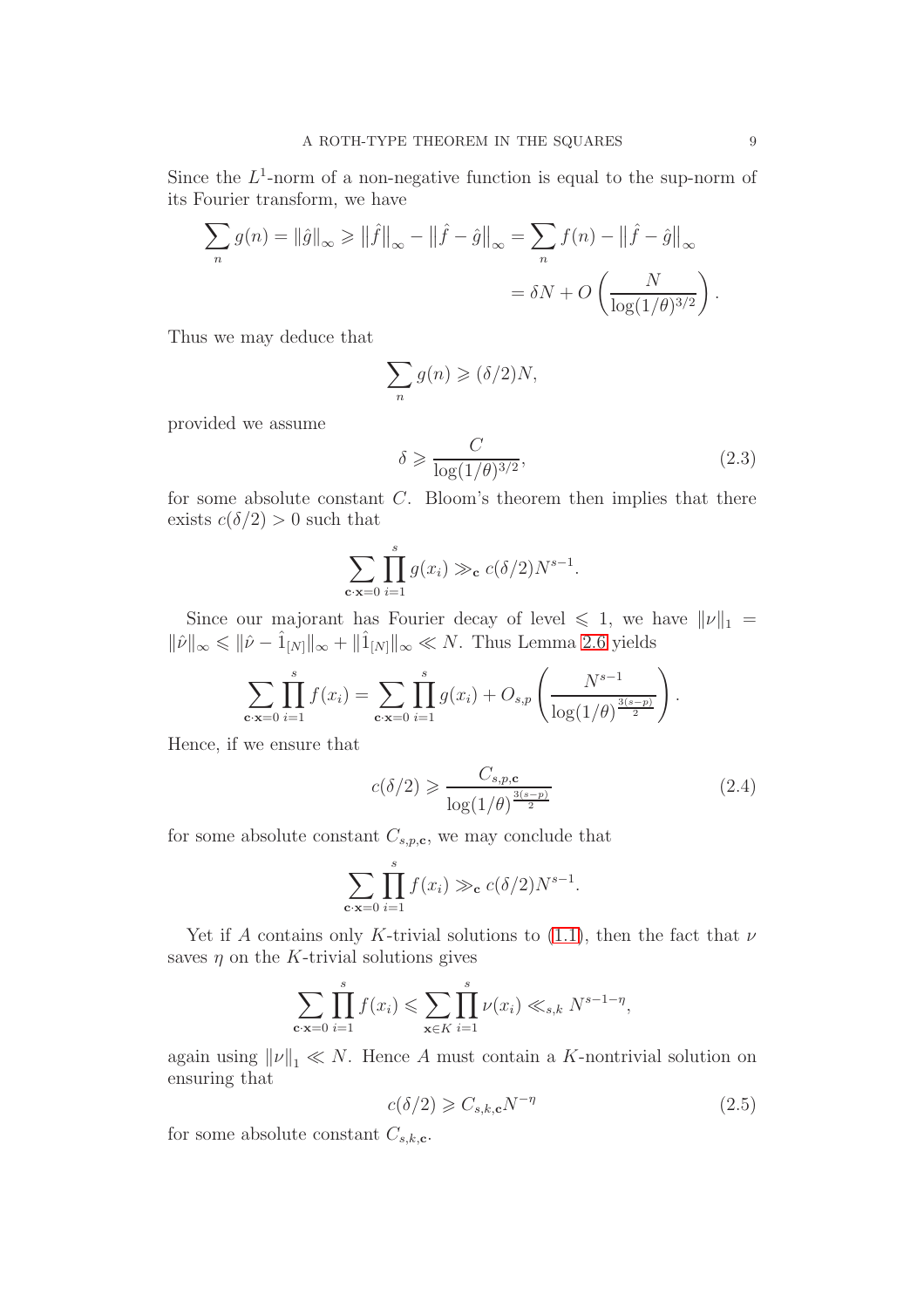Employing Bloom's lower bound for  $c(\delta/2)$ , our conditions [\(2.3\)](#page-8-0), [\(2.4\)](#page-8-1) and [\(2.5\)](#page-8-2) reduce to ensuring that for any  $\varepsilon > 0$  there exists an absolute constant  $C_{s,p,k,\eta,c,\varepsilon}$  such that

$$
\delta \geq C_{s,p,k,\eta,c,\varepsilon} \max \left\{ \frac{1}{\log(1/\theta)^{3/2}}, \frac{1}{\left(\log \log(1/\theta)\right)^{s-2-\varepsilon}}, \frac{1}{(\log N)^{s-2-\varepsilon}} \right\}.
$$
  
The result is now obvious.

Heuristically, our strategy is to show that the following weighted indicator function of the squares is a suitable majorant:

<span id="page-9-1"></span>
$$
\nu(n) := \begin{cases} 2\sqrt{n} & \text{if } n = x^2 \text{ for some } x \in [X], \\ 0 & \text{otherwise.} \end{cases}
$$
 (2.6)

Taking  $N := X^2$  we see that  $\nu$  is supported on the interval [N] with  $\|\nu\|_1 \sim N$ . It follows from work of Bourgain [\[Bou89\]](#page-24-18) that this majorant satisfies a restriction estimate at any exponent  $p > 4$ . Moreover, a standard point-counting argument (see §[7\)](#page-22-0) shows that this majorant saves at least 1/2 (essentially) on the K-trivial solutions. However, the majorant does not exhibit sufficient Fourier decay. Indeed, it is well-known from the classical circle method that there are values of  $\alpha$  for which  $|\hat{\nu}(\alpha) - \hat{1}_{[N]}(\alpha)| \gg N$ . (For example, take  $\alpha = a/q$  with  $2 < q \ll 1$ .) These problematic values of  $\alpha$  arise from the major arcs, and are a consequence of the fact that the squares are not equidistributed in congruence classes to small moduli.

We overcome this difficulty by implementing the W-trick, as found in Green [\[Gre05\]](#page-24-8). Our *W*-tricked version of the majorant  $(2.6)$  is found in §[4.](#page-10-0) Although this allows us to verify the existence of non-trivial Fourier decay in §[5,](#page-13-0) the restriction estimate no longer follows directly from Bourgain's work. We show how to modify his proof in  $\S6$ . Finally, in  $\S7$  $\S7$  we show that the W-tricked majorant saves  $1/5$  on the K-trivial solutions and in §[8](#page-23-0) we bring everything together to prove Theorem [1.1](#page-1-0) via Proposition [2.8.](#page-7-1)

## 3. CONFIGURATION CONTROL

<span id="page-9-0"></span>The aim of this section is to establish Lemma [2.6.](#page-6-0) Let  $c_1, \ldots, c_s \in \mathbb{Z} \backslash \{0\}$ and suppose that  $\nu$  is a majorant with  $\|\nu\|_1 \ll N$  and which satisfies a restriction estimate at exponent  $2 \leq p \leq s$ . Then we need to show that for any functions  $f, g : \mathbb{Z} \to \mathbb{C}$  with  $|f| \leq \nu$  and  $|g| \leq 1_{[N]}$  we have

$$
\left|\sum_{\mathbf{c} \cdot \mathbf{x}=0} \left( \prod_{i=1}^s f(x_i) - \prod_{i=1}^s g(x_i) \right) \right| \ll_{p,s} N^{s-1} \left( N^{-1} \left\| \hat{f} - \hat{g} \right\|_{\infty} \right)^{1-\{p\}}.
$$

On recording the telescoping identity

$$
\prod_{i=1}^{s} f(x_i) - \prod_{i=1}^{s} g(x_i) = \sum_{j=1}^{s} (f(x_j) - g(x_j)) \prod_{i < j} f(x_i) \prod_{i > j} g(x_i),
$$

we see that Lemma [2.6](#page-6-0) is implied by the following result.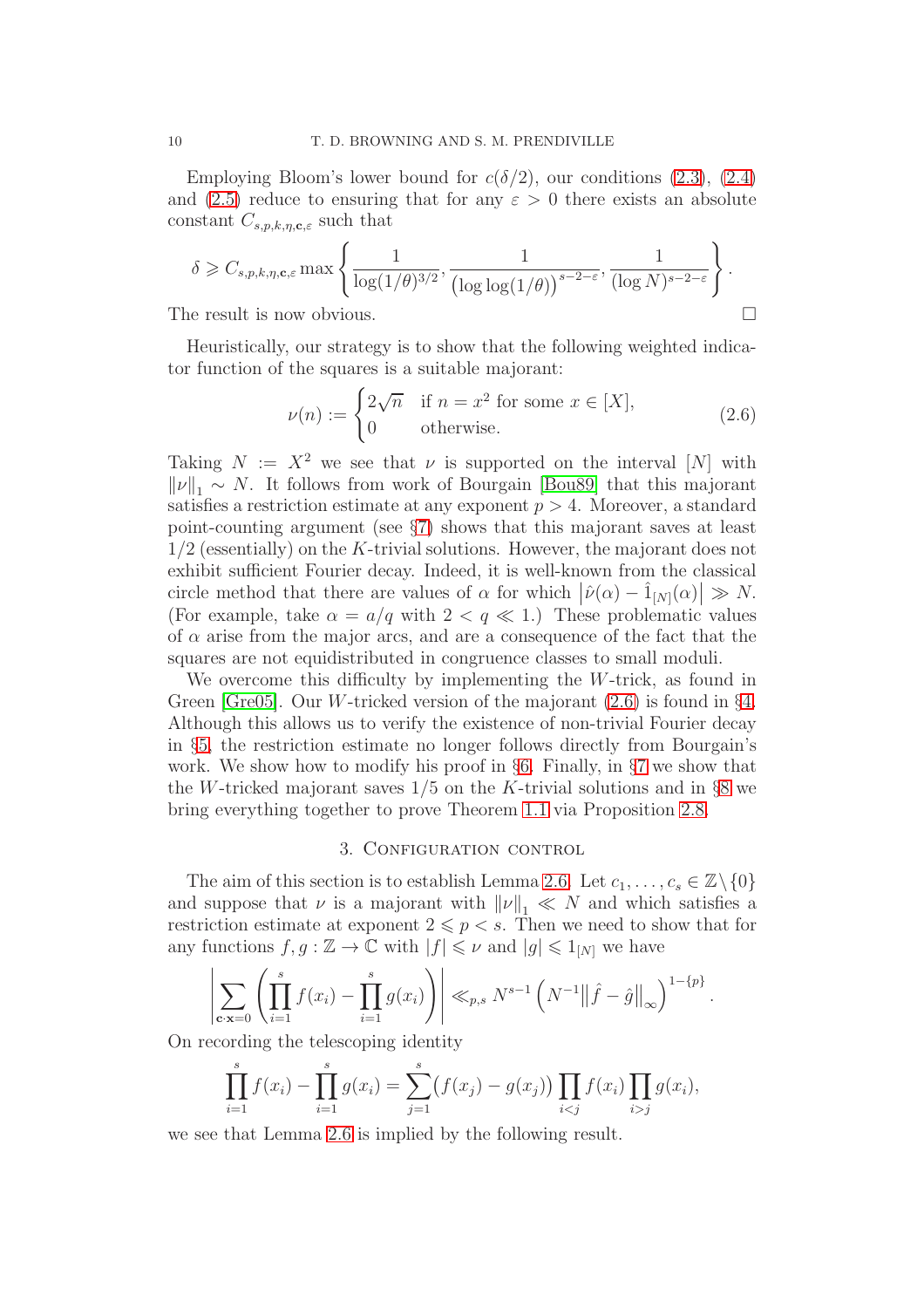**Lemma 3.1** (Configuration control). Let  $c_1, \ldots, c_s \in \mathbb{Z} \setminus \{0\}$ . Suppose that  $\nu$  is a majorant with  $\|\nu\|_1 \ll N$  and which satisfies a restriction estimate at some exponent  $2 \leq p < s$ . Then for any functions  $f_1, \ldots, f_s : \mathbb{Z} \to \mathbb{C}$ , each satisfying  $|f_i| \leq \nu$  or  $|f_i| \leq 1_{[N]}$ , we have

<span id="page-10-1"></span>
$$
\left| \sum_{\mathbf{c} \cdot \mathbf{x} = 0} \prod_{i=1}^{s} f_i(x_i) \right| \ll_p N^{s-1} \left( N^{-1} \min_i \left\| \hat{f}_i \right\|_{\infty} \right)^{1 - \{p\}}.
$$
 (3.1)

*Proof.* Notice that if  $|f_i| \leq 1_{[N]}$  then, by Parseval and our assumption that  $p \geqslant 2$ , we have the bound

$$
\left\|\hat{f}_i\right\|_p \leqslant \|f_i\|_2^{2/p} \|f_i\|_1^{(p-2)/p} \leqslant N^{1-\frac{1}{p}}.
$$

Similarly, if  $|f_i| \leq \nu$  then our restriction estimate assumption and the bound  $\|\nu\|_1 \ll N$  gives that  $\|\hat{f}_i\|_p \ll_p N^{1-\frac{1}{p}}$ .

Let  $t = \lfloor p \rfloor + 1$ . Using orthogonality and the trivial estimate  $|\hat{f}_i| \ll N$ , we have

$$
\sum_{\mathbf{c}\cdot\mathbf{x}=0}\prod_{i=1}^s f_i(x_i) = \int_{\mathbb{T}} \hat{f}_1(c_1\alpha)\cdots\hat{f}_s(c_s\alpha)\mathrm{d}\alpha \ll N^{s-t} \int_{\mathbb{T}} |\hat{f}_1(c_1\alpha)\cdots\hat{f}_t(c_t\alpha)|\mathrm{d}\alpha.
$$

By Hölder's inequality

$$
\int_{\mathbb{T}} \left| \hat{f}_1(c_1 \alpha) \cdots \hat{f}_t(c_t \alpha) \right| d\alpha \leq \left\| \hat{f}_1 \right\|_{\infty}^{t-p} \left\| \hat{f}_1 \right\|_{p}^{1-(t-p)} \prod_{1 < i \leq t} \left\| \hat{f}_i \right\|_{p}
$$
\n
$$
\ll_{t,p} \left\| \hat{f}_1 \right\|_{\infty}^{t-p} N^{p-1}
$$
\n
$$
= \left( \left\| \hat{f}_1 \right\|_{\infty} N^{-1} \right)^{t-p} N^{t-1}.
$$

<span id="page-10-0"></span>The lemma now follows with  $i = 1$  on the right-hand side of  $(3.1)$ . The general case follows on re-ordering the indices of the  $f_i$ . .

## 4. THE W-TRICK

To prove Theorem [1.1](#page-1-0) we need to construct a majorant supported on the squares which satisfies the conditions of Proposition [2.8.](#page-7-1) We give the initial construction in this section. The idea is that although [\(2.6\)](#page-9-1) may not possess sufficient Fourier decay, by making an appropriate choice of integers  $W$  and  $b$ , the Fourier transform of the function

$$
n \mapsto \nu(Wn + b)
$$

should exhibit the required cancellation.

Set

<span id="page-10-3"></span>
$$
W := 8 \prod_{2 < p \leqslant w} p, \qquad \text{where} \qquad w := \sqrt{\log X}. \tag{4.1}
$$

By the prime number theorem, there exists an absolute constant  $C$  such that

<span id="page-10-2"></span>
$$
W \leqslant \exp(C\sqrt{\log X}) \ll_{\varepsilon} X^{\varepsilon},\tag{4.2}
$$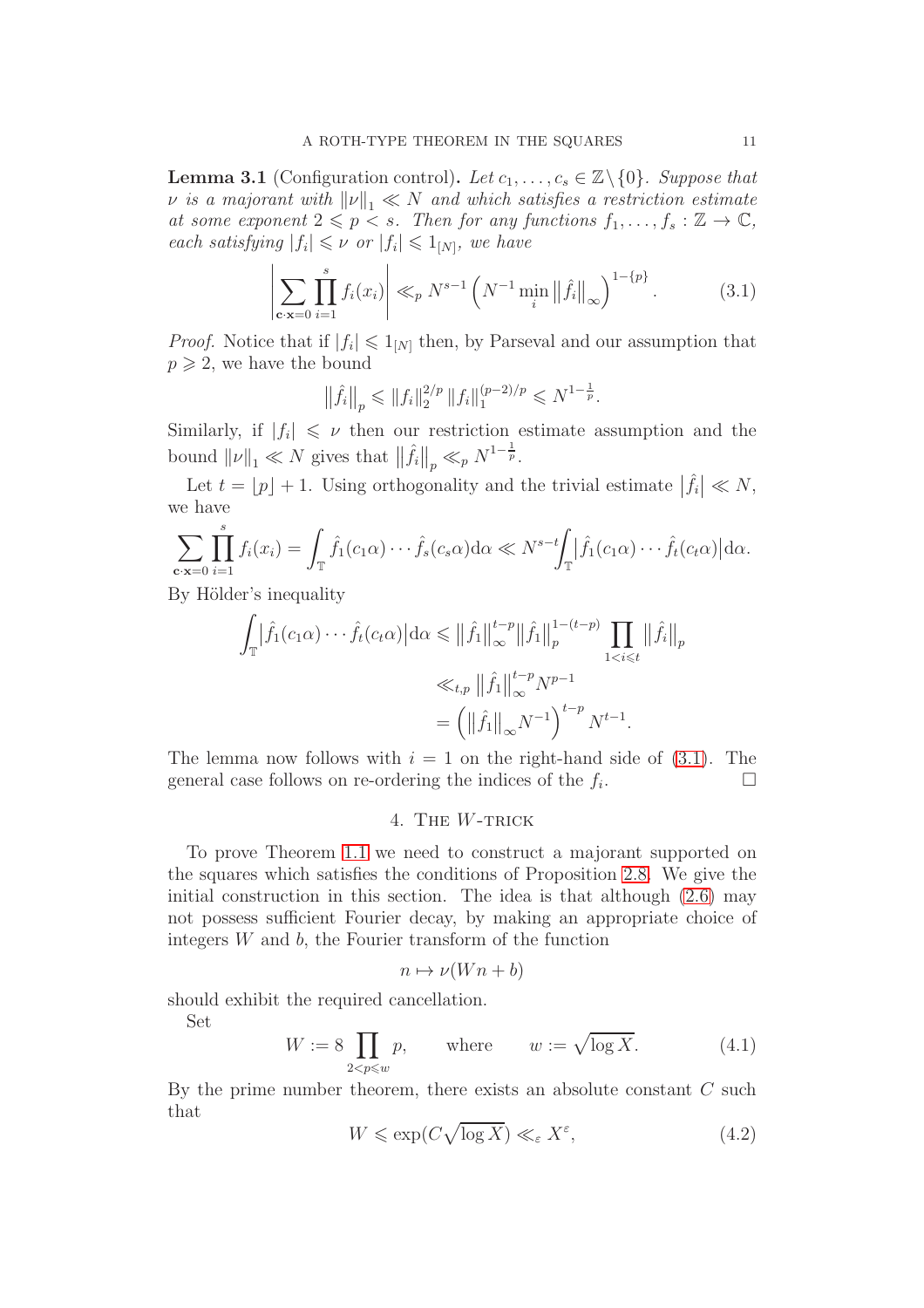for any  $\varepsilon > 0$ .

Let  $b_1$  be a w-smooth number and let  $b_2 \in [W]$  with  $(b_2, W) = 1$ . Notice that every positive square lies in one and only one of the arithmetic progressions

$$
b_1^2(W \cdot \mathbb{Z} - b_2).
$$

This motivates the definition of our W-tricked majorant function. Set

$$
\sigma(b_2) := # \{ z \in [W] : z^2 + b_2 \equiv 0 \mod W \}.
$$

Then we define the function  $\nu_{\mathbf{b}} : \mathbb{Z} \to [0, \infty)$  by

<span id="page-11-1"></span>
$$
\nu_{\mathbf{b}}(n) := \begin{cases} \frac{2\sqrt{Wn - b_2}}{\sigma(b_2)} & \text{if } b_1^2(Wn - b_2) = x^2 \text{ for some } x \in [X], \\ 0 & \text{otherwise.} \end{cases}
$$
(4.3)

Note that  $\sigma(b_2) \neq 0$  whenever  $n \in \mathbb{Z}$  is such that  $b_1^2(Wn - b_2) = x^2$  for some  $x \in [X]$ . Indeed, in this case,  $-b_2$  must be a square modulo W, which is equivalent to requiring  $-b_2$  to be a square modulo 8 and a square modulo every odd prime  $p \leq w$ . There are 4 possible values of z mod 8 such that  $z^2 \equiv -b_2 \mod 8$  and 2 values of z mod p such that  $z^2 \equiv -b_2 \mod p$  for any odd prime prime  $p \leq w$ . Hence the Chinese remainder theorem yields  $\sigma(b_2) = 2 \cdot 2^{\pi(w)}$ . Furthermore, on writing

<span id="page-11-3"></span>
$$
N_{\mathbf{b}} := \left\lfloor \frac{X^2}{b_1^2 W} \right\rfloor + 1,\tag{4.4}
$$

one can check that  $\nu_{\mathbf{b}}$  is supported on  $[N_{\mathbf{b}}]$  and that

<span id="page-11-2"></span>
$$
\sum_{n} \nu_{\mathbf{b}}(n) = N_{\mathbf{b}} + O(1 + Xb_1^{-1}) = N_{\mathbf{b}} + O(\sqrt{WN_{\mathbf{b}}}). \tag{4.5}
$$

Given a set of integers A, let

$$
A_{\mathbf{b}} := \{ n \in \mathbb{Z} : b_1^2(Wn - b_2) = x^2 \text{ for some } x \in A \}.
$$

We proceed by establishing the following result.

<span id="page-11-0"></span>**Lemma 4.1.** There exists an absolute constant  $C$  such that the following holds for any  $\delta \geqslant C(\log X)^{-1}$ . Let  $A \subset [X]$  with  $|A| = \delta X$ . Then there exists a w-smooth number  $b_1 \leqslant X^{1/2}$  and there exists  $b_2 \in [W]$  with  $(b_2, W) = 1$  such that

$$
\sum_n 1_{A_{\mathbf{b}}}\left(n\right)\nu_{\mathbf{b}}(n)\gg \delta^2N_{\mathbf{b}}.
$$

Consideration of the set  $A = [\delta X]$  shows that the lower bound in this estimate is optimal.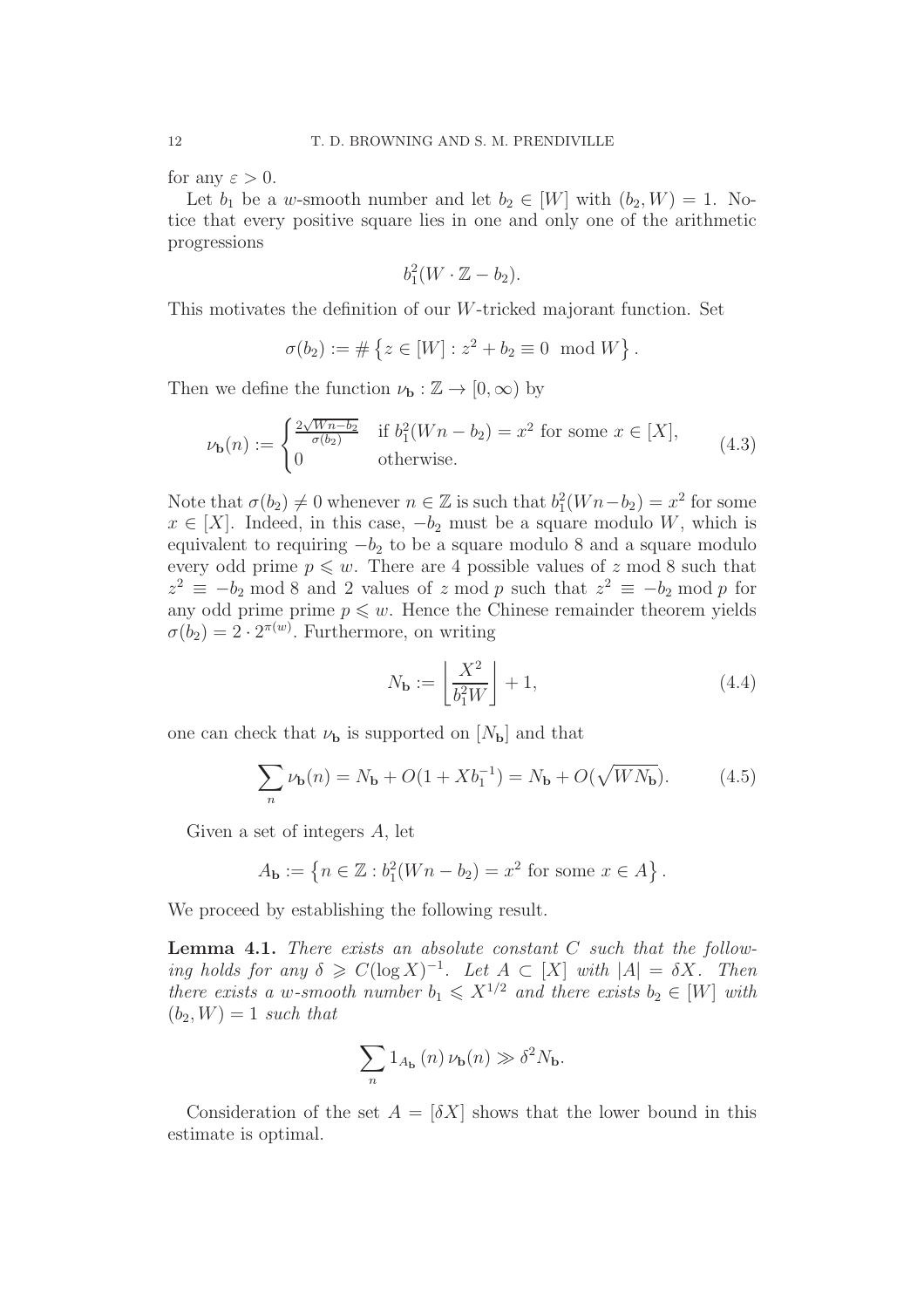Proof of Lemma [4.1.](#page-11-0) It follows from Rankin's trick that the number of integers in [X] divisible by a w-smooth number exceeding  $X^{1/2}$  is at most

$$
\sum_{\substack{b_1 > X^{1/2} \\ b_1 \text{ w-smooth}}} \frac{X}{b_1} \ll \sum_{b_1 \text{ w-smooth}} \frac{X}{b_1} \left(\frac{b_1}{X^{1/2}}\right)^{1/2} \ll X^{3/4} \sum_{\substack{b_1 \text{ w-smooth} \\ p < w}} \frac{1}{b_1^{1/2}}
$$
\n
$$
\ll X^{3/4} \prod_{p < w} \left(1 + \frac{1}{p^{1/2}}\right)
$$
\n
$$
\ll X^{3/4 + \varepsilon},
$$

for any  $\varepsilon > 0$ . It follows that

$$
\delta X = \sum_{\substack{b_1 \leqslant X^{1/2} \\ b_1 \text{ is } w\text{-smooth } (b_2, W) = 1}} \sum_{b_2 \in [W]} |A_{\mathbf{b}}| + O_{\varepsilon}\left(X^{3/4 + \varepsilon}\right).
$$

Our assumption that  $\delta \geqslant C(\log X)^{-1}$  therefore ensures that

$$
\delta X \ll \sum_{\substack{b_1 \leq X^{1/2} \\ b_1 \text{ is } w \text{-smooth} \ (b_2, W) = 1}} \sum_{b_2 \in [W]} |A_{\mathbf{b}}|.
$$

Similarly,

$$
\sum_{\substack{b_1 \leqslant X^{1/2} \\ b_1 \text{ is } w\text{-smooth } (b_2, W) = 1}} \sum_{\substack{b_2 \in [W] \\ (b_2, W) = 1}} |[X]_{\mathbf{b}}| \ll X,
$$

so that

$$
\delta \sum_{\substack{b_1 \leqslant X^{1/2} \\ b_1 \text{ is $w$-smooth}}} \sum_{\substack{b_2 \in [W] \\ (b_2, W) = 1}} |[X]_{\mathbf{b}}| \ll \sum_{\substack{b_1 \leqslant X^{1/2} \\ b_1 \text{ is $w$-smooth}}} \sum_{\substack{b_2 \in [W] \\ (b_2, W) = 1}} |A_{\mathbf{b}}|.
$$

Applying the pigeon-hole principle, we conclude that there exists a  $w$ smooth number  $b_1 \leq X^{1/2}$  and  $b_2 \in [W]$  with  $(b_2, W) = 1$  such that

 $\delta$  $|X|_b$ | «  $|A_b|$ .

For each  $z \in [W]$  with  $z^2 + b_2 \equiv 0 \mod W$ , write  $A_{\mathbf{b},z}$  for the set of positive integers  $x \equiv z \mod W$  such that  $x^2 = Wn - b_2$  for some  $n \in A_{\bf b}$ . Together these sets satisfy

$$
\sum_{z^2+b_2\equiv 0 \bmod W} |A_{\mathbf{b},z}| = |A_{\mathbf{b}}| \gg \delta |[X]_{\mathbf{b}}|.
$$

For any  $T > 0$  we claim that there are at most  $T + 1$  values of  $x \in A_{\mathbf{b},z}$ satisfying  $x \leq W T$ . This follows on noting that elements of  $A_{\mathbf{b},z}$  take the shape  $z + Wy$  for suitable y. But there are clearly at most  $T - z/W + 1$ choices of y satisfying  $y \leq T - z/W$ , from which the claim follows. Applying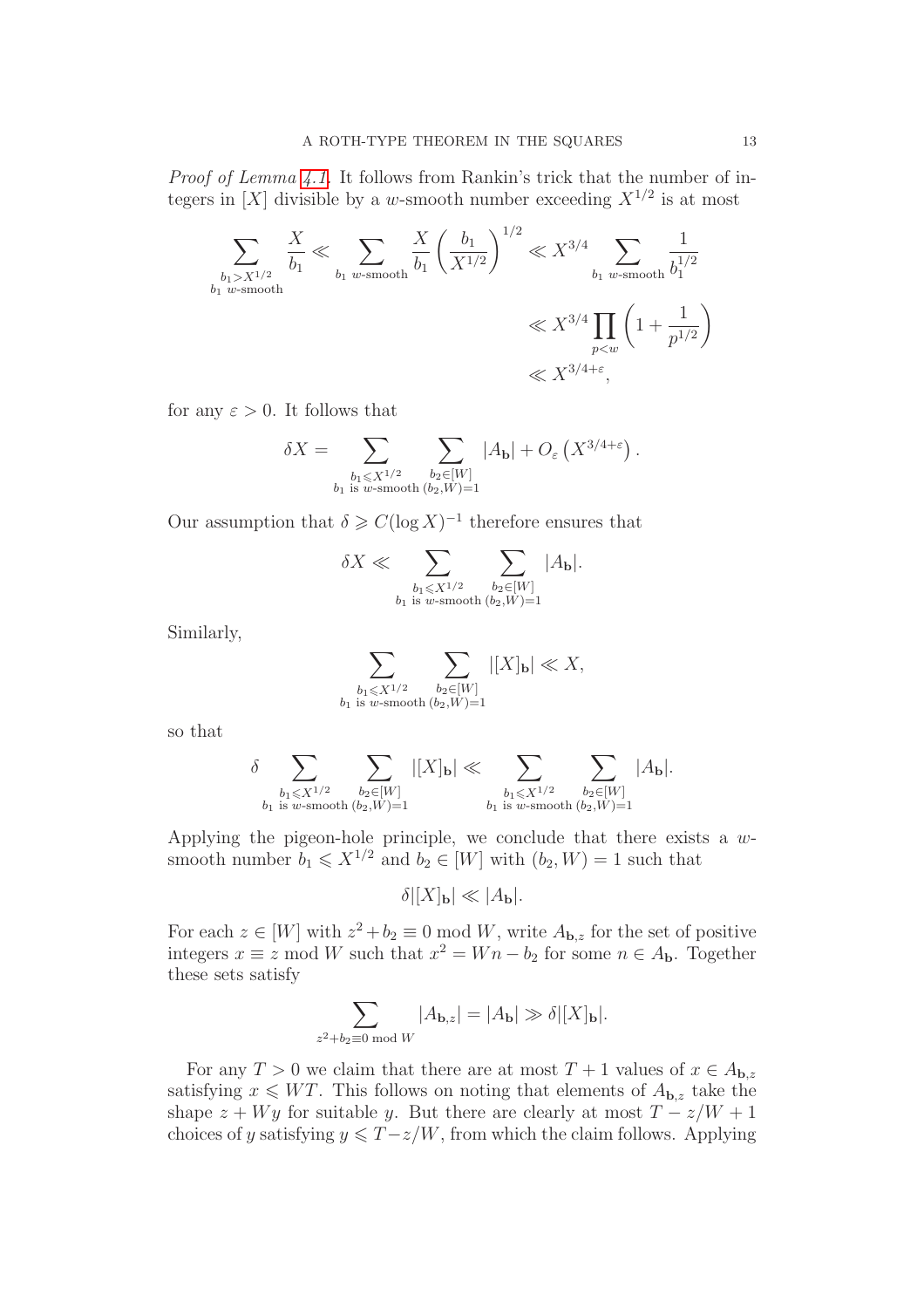the claim with  $T=\frac{1}{2}$  $\frac{1}{2}|A_{\mathbf{b},z}|$ , we deduce that for at least  $\frac{1}{2}|A_{\mathbf{b},z}|-1$  values of  $x \in A_{\mathbf{b},z}$  we have  $x > \frac{1}{2}W|A_{\mathbf{b},z}|$ . It follows from [\(4.3\)](#page-11-1) that

$$
\sum_{n} 1_{A_{\mathbf{b}}}(n)\nu_{\mathbf{b}}(n) = \frac{1}{\sigma(b_2)} \sum_{z^2 + b_2 \equiv 0 \bmod W} \sum_{x \in A_{\mathbf{b},z}} 2x
$$

$$
\geqslant \frac{2}{\sigma(b_2)} \sum_{z^2 + b_2 \equiv 0 \bmod W} \frac{(\frac{1}{2}|A_{\mathbf{b},z}| - 1)\frac{1}{2}W|A_{\mathbf{b},z}|.
$$

An application of the Cauchy–Schwarz inequality now shows that the right hand side is

$$
\geq \frac{W}{2} \left( \left( \frac{1}{\sigma(b_2)} \sum_{z^2 + b_2 \equiv 0 \bmod W} |A_{\mathbf{b}, z}| \right)^2 - 2 \frac{1}{\sigma(b_2)} \sum_{z^2 + b_2 \equiv 0 \bmod W} |A_{\mathbf{b}, z}| \right)
$$
  
= 
$$
\frac{W}{2} \left( \left( \frac{|A_{\mathbf{b}}|}{\sigma(b_2)} \right)^2 - 2 \frac{|A_{\mathbf{b}}|}{\sigma(b_2)} \right).
$$

Recalling that  $b_1 \leqslant X^{1/2}$  and  $W \ll_{\varepsilon} X^{\varepsilon}$ , provided we take C sufficiently large in our lower bound  $\delta \geqslant C(\log X)^{-1}$ , we may proceed under the assumption that  $|A_{\mathbf{b}}| \geq 4\sigma(b_2)$ . But then it follows that

$$
\left(\left(\frac{|A_{\mathbf{b}}|}{\sigma(b_2)}\right)^2 - 2\frac{|A_{\mathbf{b}}|}{\sigma(b_2)}\right) \geqslant \frac{1}{2} \left(\frac{|A_{\mathbf{b}}|}{\sigma(b_2)}\right)^2.
$$

Since we have

$$
|[X]_{\mathbf{b}}| = \sigma(b_2) \left(\frac{X}{b_1 W} + O(1)\right),\,
$$

it finally follows that

$$
\sum_{n} 1_{A_{\mathbf{b}}}(n)\nu_{\mathbf{b}}(n) \gg \delta^2 \left(\frac{X^2}{b_1^2 W}\right) \gg \delta^2 N_{\mathbf{b}},
$$

<span id="page-13-0"></span>as required to complete the proof of the lemma.  $\Box$ 

## 5. Exponential sum estimates

Henceforth we fix a choice of **b** afforded by Lemma [4.1](#page-11-0) and denote both  $\nu_{\mathbf{b}}$ and  $N_{\mathbf{b}}$  by  $\nu$  and  $N$ , respectively. For  $z \in [W]$  such that  $z^2 + b_2 \equiv 0 \mod W$ , write

$$
S_q(a, z) := \sum_{r=1}^q e\left(\frac{a(Wr^2 + 2zr + \frac{z^2 + b_2}{W})}{q}\right) \quad \text{and} \quad I(\beta) := \int_0^N e(\beta t) dt.
$$

Bearing these quantities in mind, we may now establish the following result.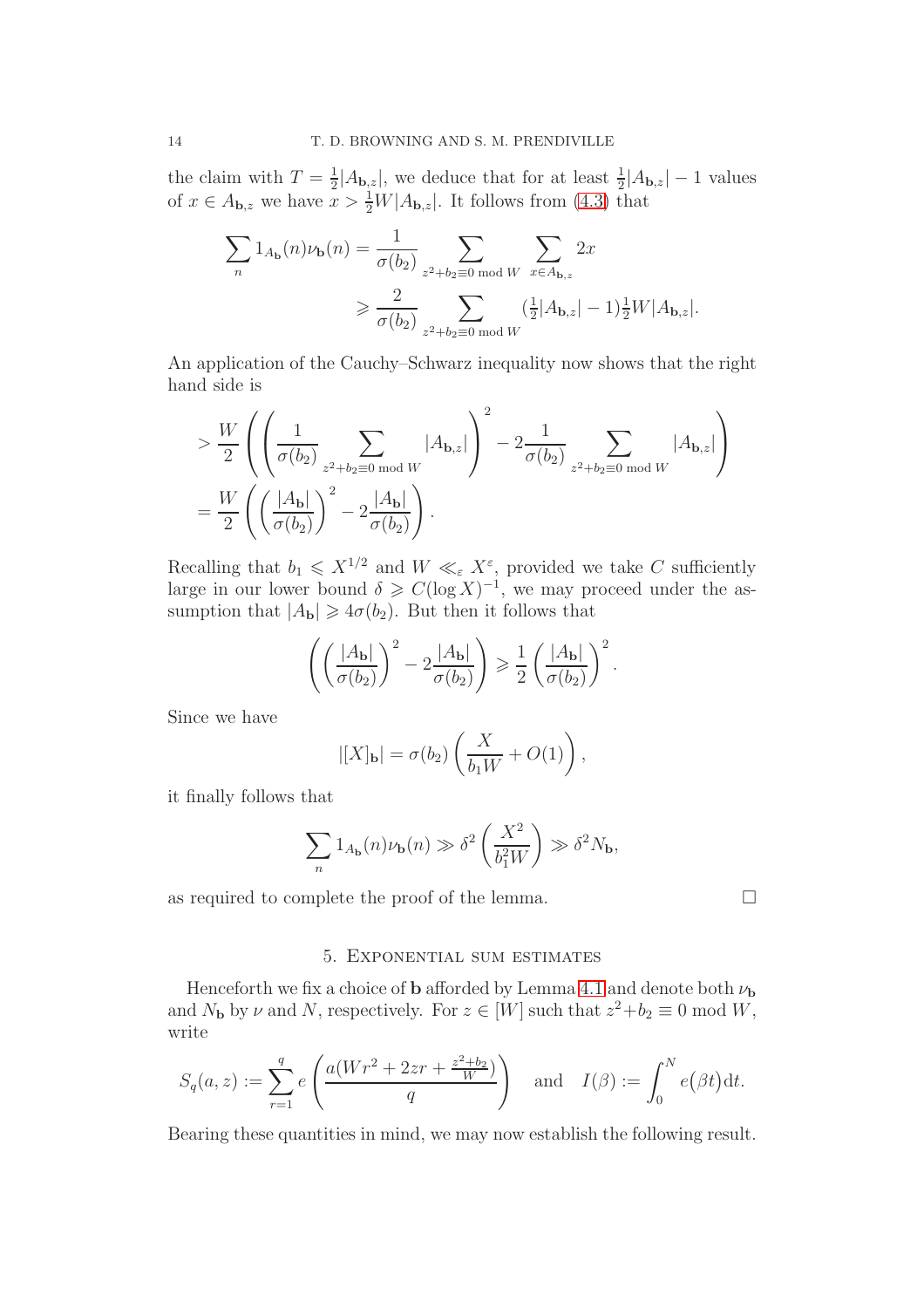<span id="page-14-0"></span>**Lemma 5.1** (Major arc asymptotic). Suppose that  $||q\alpha|| = |q\alpha - a|$  for  $q, a \in \mathbb{Z}$  with  $q > 0$ . Then

$$
\hat{\nu}(\alpha) = \frac{1}{\sigma(b_2)} \sum_{\substack{z \in [W] \\ z^2 + b_2 \equiv 0 \bmod W}} q^{-1} S_q(a, z) I(\alpha - \frac{a}{q}) + O\left(\sqrt{NW}(q + N \|q\alpha\|)\right).
$$

Proof. Recalling [\(2.1\)](#page-6-1) and [\(4.3\)](#page-11-1), we break the Fourier transform into congruence classes modulo W to give

$$
\hat{\nu}(\alpha) = \frac{1}{\sigma(b_2)} \sum_{\substack{x \le Xb_1^{-1} \\ x^2 + b_2 \equiv 0 \bmod W}} 2x \ e\left(\alpha(x^2 + b_2)/W\right)
$$
\n
$$
= \frac{e(\alpha b_2/W)}{\sigma(b_2)} \sum_{\substack{z \in [W] \\ z^2 + b_2 \equiv 0 \bmod W}} 2(z + Wy) \ e\left(\alpha(z + Wy)^2/W\right).
$$

We now write  $\alpha = \frac{a}{q} + \beta$  and break the sum over y into residue classes modulo  $q$ . This gives

$$
\sum_{z+Wy \le Xb_1^{-1}} 2(z+Wy) e(\alpha(z+Wy)^2/W)
$$
  
= 
$$
\sum_{r=1}^{q} \sum_{\substack{z+Wy \le Xb_1^{-1} \\ y \equiv r \bmod q}} 2(z+Wy) e((\frac{a}{q}+\beta)(z+Wy)^2/W)
$$
  
= 
$$
\sum_{r=1}^{q} e(a(z+Wr)^2/(qW)) \sum_{z+Wr+Wqx \le Xb_1^{-1}} \phi(x),
$$

where  $\phi(x) := 2(z + Wr + Wqx) e(\beta(z + Wr + Wqx)^2/W)$ .

We shall use Euler–Maclaurin to estimate the inner sum over  $x$  (in the form [\[Vau97,](#page-25-3) Eq. (4.8)], for example). Taking  $Y_0 = (Xb_1^{-1} - (z+Wr))/(Wq)$ and  $X_0 = -(z + Wr)/(Wq)$ , this yields

$$
\sum_{X_0 < x \le Y_0} \phi(x) = \int_{X_0}^{Y_0} \phi(t) \mathrm{d}t - [\phi(t)\psi(t)]_{X_0}^{Y_0} + \int_{X_0}^{Y_0} \phi'(t)\psi(t) \mathrm{d}t,
$$

where  $\psi(t) = \{t\} - \frac{1}{2} = O(1)$ . Next we make the change of variables  $u = (z + Wr + Wqt)^2/W$ , under which the first term becomes

$$
\int_{X_0}^{Y_0} \phi(t) dt = q^{-1} \int_0^{X^2/(b_1^2 W)} e(\beta t) dt = q^{-1} (I(\beta) + O(1)).
$$

Next, on noting that  $|\phi(t)| \leq 2Xb_1^{-1}$  on  $(X_0, Y_0]$  and

$$
\sup_{t \in (X_0, Y_0]} |\phi'(t)| \ll W(q + N ||q\alpha||),
$$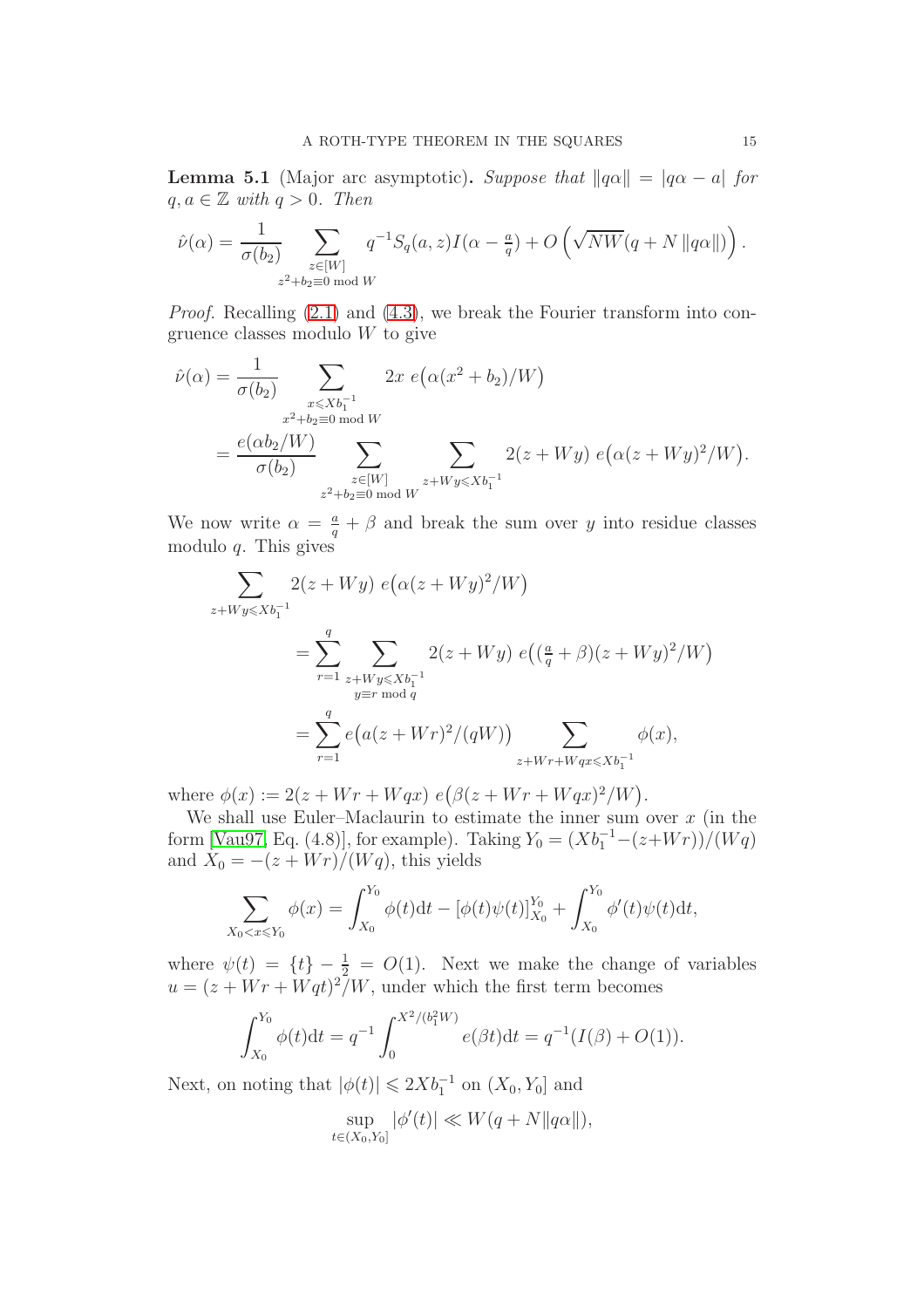we find that the remaining two terms are

$$
\ll \frac{X}{b_1} + \frac{X}{b_1 W q} W(q + N \|q\alpha\|) \ll \frac{\sqrt{NW}}{q} (q + N \|q\alpha\|).
$$

Inserting this into our previous estimate, we conclude that

$$
\hat{\nu}(\alpha) = \frac{e(\alpha b_2/W)}{\sigma(b_2)} \sum_{\substack{z \in [W] \\ z^2 + b_2 \equiv 0 \bmod W}} q^{-1} I(\alpha - \frac{a}{q}) \sum_{r=1}^q e\big(a(z + Wr)^2/(qW)\big) + O\left(\sqrt{NW}(q + N \|q\alpha\|)\right).
$$

Now the inner exponential sum over r is equal to  $S_q(a, z)e(-ab_2/(qW))$ . The lemma therefore follows on noting that

$$
e(\alpha b_2/W)e(-ab_2/(qW))I(\alpha - \frac{a}{q}) = \int_0^N e\left((\alpha - \frac{a}{q})(t + \frac{b_2}{W})\right)dt
$$
  
=  $I(\alpha - \frac{a}{q}) + O(1),$ 

since  $b_2/W \in [0,1]$ .

We need the following basic estimates for the quantities featuring in Lemma [5.1.](#page-14-0)

<span id="page-15-1"></span>**Lemma 5.2.** For  $(a, q) = 1$  we have

$$
|S_q(a, z)| \leq 2\sqrt{q} \quad \text{and} \quad I(\beta) \leq \min\left\{N, \frac{1}{\|\beta\|}\right\}.
$$

*Proof.* The estimate for  $I(\beta)$  is standard and so we focus on  $S_q(a, z)$ . Let  $h = (q, W)$  and put  $q = hq'$  and  $W = hW'$ , with  $(q', W') = 1$ . We then write  $r = r_1 + q'r_2$  for  $r_1$  running modulo  $q'$  and  $r_2$  running modulo h, finding that

$$
S_q(a, z) = e\left(\frac{a(z^2 + b_2)}{qW}\right) \sum_{r=1}^q e\left(\frac{a(Wr^2 + 2zr)}{q}\right)
$$
  
=  $e\left(\frac{a(z^2 + b_2)}{qW}\right) \sum_{r=1}^{q'} e\left(\frac{a(W'r_1^2 + 2zr_1/h)}{q'}\right) \sum_{r=1}^h e\left(\frac{2azr_2}{h}\right).$ 

The inner sum vanishes unless  $h \mid 2az$ . But this happens if and only if  $h \mid 2$ , since  $z^2 + b_2 \equiv 0 \mod W$  and  $(a, q) = (b_2, W) = 1$ . Hence  $S_q(a, z) = 0$  if  $h \nmid 2$  and

<span id="page-15-0"></span>
$$
S_q(a, z) = h e\left(\frac{a(z^2 + b_2)}{qW}\right) \sum_{r_1=1}^{q'} e\left(\frac{a(W'r_1^2 + 2zr_1/h)}{q'}\right). \tag{5.1}
$$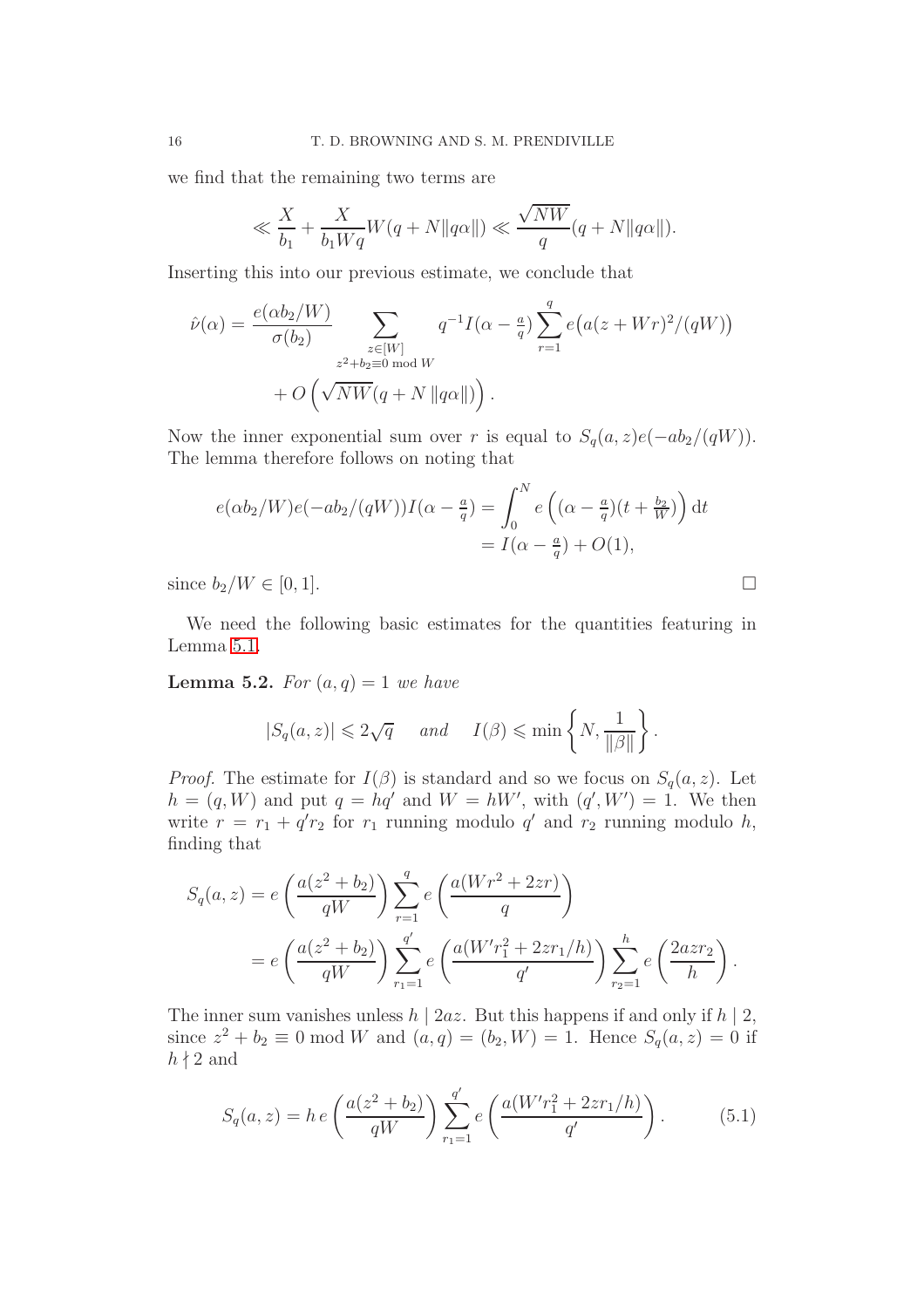if h | 2. Assuming that h | 2, we see that the desired bound for  $S_q(a, z)$  is an immediate consequence of the basic estimate

$$
\left| \sum_{r=1}^{s} e\left(\frac{br^2 + cr}{s}\right) \right| \leqslant \sqrt{2s},
$$

which is valid for any positive integer s and any integers  $b, c$  with b coprime to s. The latter estimate follows on invoking the squaring and differencing approach found in the standard analysis of Weyl sums.

Building on the proof of this result we may establish the following.

<span id="page-16-1"></span>**Lemma 5.3.** If  $q > 1$  and q is w-smooth then

$$
\sum_{\substack{z \in [W] \\ z^2 + b_2 \equiv 0 \bmod W}} q^{-1} S_q(a, z) = 0.
$$

*Proof.* Suppose that  $q$  is w-smooth and bigger than 1. We saw in the proof of the previous result that  $S_q(a, z) = 0$  unless  $(q, W) | 2$ . This implies that  $q = 2^h$  for some  $h \ge 1$ , since q is w-smooth. Since  $8 \mid W$  we must have  $\min\{h, 3\} = 2$ , whence  $q = 2$  and  $a = 1$ . Substituting these values into [\(5.1\)](#page-15-0), we deduce that

$$
S_2(1, z) = 2e\left(\frac{z^2 + b_2}{2W}\right).
$$

Let  $\tilde{W}$  be the odd integer such that  $W = 8\tilde{W}$ . We now introduce the sum over z, writing  $z = u + 4Wv$  for u running modulo  $4\tilde{W}$  and v running modulo 2. In particular, we have

$$
e\left(\frac{z^2 + b_2}{2W}\right) = e\left(\frac{u^2 + b_2}{2W}\right)e\left(\frac{uv}{2}\right)
$$

and  $z^2 + b_2 \equiv 0 \mod W$  if and only if  $u^2 + b_2 \equiv 0 \mod W$ . We must have  $2 \nmid u$  since  $z^2 + b_2 \equiv 0 \mod W$  and  $(b_2, W) = 1$ . But then

$$
\sum_{\substack{z \in [W] \\ z^2 + b_2 \equiv 0 \bmod W}} q^{-1} S_q(a, z) = \sum_{\substack{u \bmod 4\tilde{W} \\ u^2 + b_2 \equiv 0 \bmod W}} e\left(\frac{u^2 + b_2}{2W}\right) \sum_{v \bmod 2} e\left(\frac{uv}{2}\right) = 0,
$$
\nas required.

Recalling [\(4.5\)](#page-11-2), we have the trivial estimate  $\hat{\nu}(\alpha) \ll N$ . Our next result is a standard Weyl bound, showing how one can beat the trivial estimate when  $\alpha$  is not well approximated by a rational with small denominator.

<span id="page-16-0"></span>**Lemma 5.4** (Weyl bound). Suppose that  $b_1 W \leq X$  and  $||q\alpha|| = |q\alpha - a|$ for coprime  $a, q \in \mathbb{Z}$  with  $q > 0$ . Then

$$
|\hat{\nu}(\alpha)| \ll N\sqrt{W \log N}
$$
  
  $\times \left( (WN)^{-1/2} + ||q\alpha|| + qN^{-1} + \min \{q^{-1}, (||q\alpha|| N)^{-1}\} \right)^{1/2}.$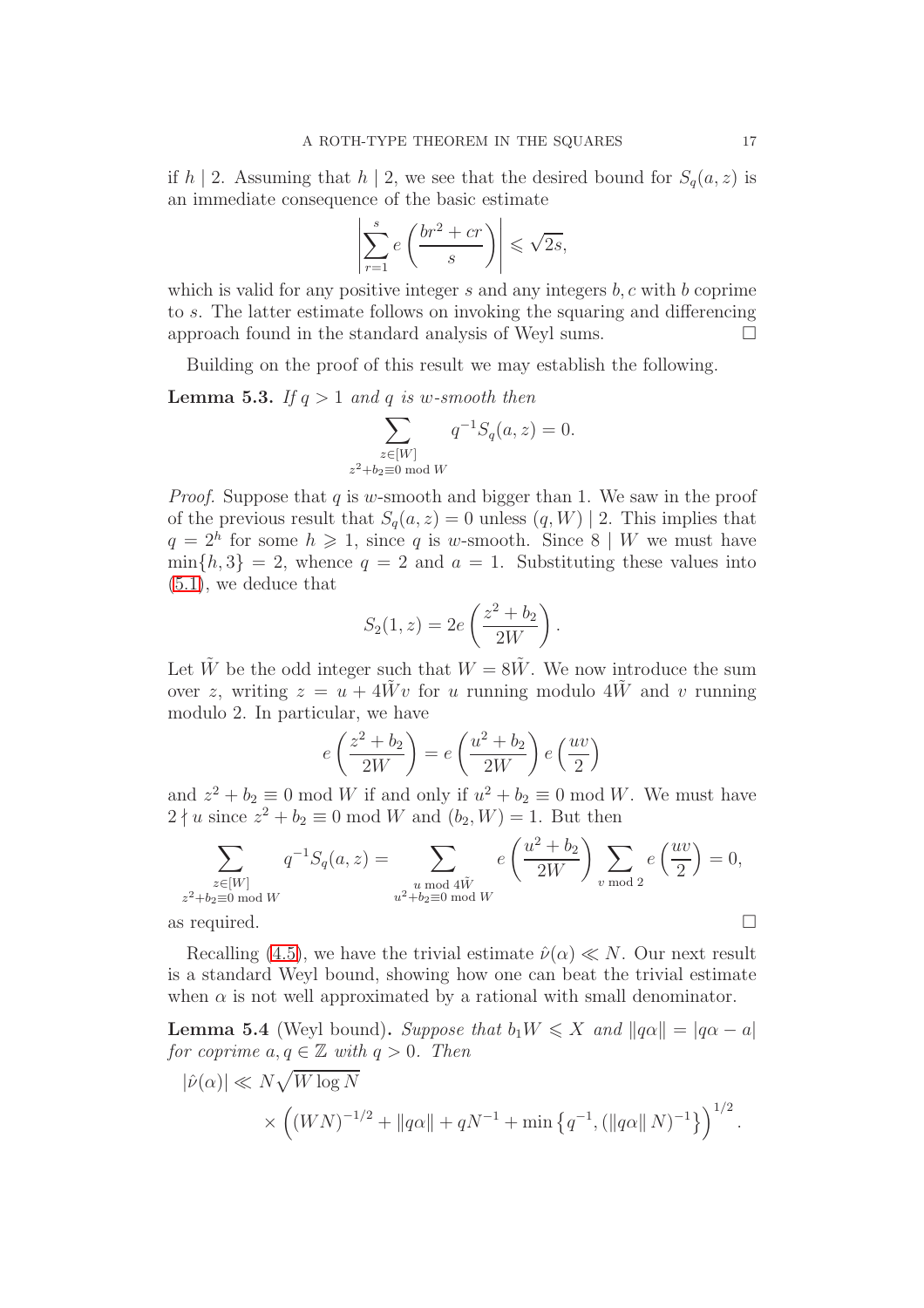Proof. As in the proof of Lemma [5.1,](#page-14-0) we have

$$
|\hat{\nu}(\alpha)| \leq \frac{1}{\sigma(b_2)} \sum_{\substack{z \in [W] \\ z^2 + b_2 \equiv 0 \bmod{W}}} \left| \sum_{z + W y \leqslant X b_1^{-1}} 2(z + W y) e(\alpha (W y^2 + 2zy)) \right|.
$$

By partial summation and the assumption that  $b_1 W \leq X$ , one sees that

<span id="page-17-0"></span>
$$
\left| \sum_{z + W y \le X b_1^{-1}} 2(z + W y) e(\alpha(W y^2 + 2zy)) \right|
$$
  
 
$$
\ll X b_1^{-1} \sup_{Y \le X/(b_1 W)} \left| \sum_{0 \le y \le Y} e(\alpha(W y^2 + 2zy)) \right|.
$$
 (5.2)

Let us denote temporarily by  $S(Y)$  the inner sum in [\(5.2\)](#page-17-0). This is an exponential sum over a polynomial with unbounded height and we require a version of Weyl's inequality applicable to this situation. A standard Weyl differencing argument gives that  $S(Y)$  is

$$
\ll Y(\log Y)^{1/2} (Y^{-1} + ||q\alpha|| W + qY^{-2} + \min \{Wq^{-1}, (||q\alpha|| Y^2)^{-1}\})^{1/2}.
$$

(cf. [\[BP14,](#page-24-19) Lemma 3.3] with  $(d, n, \sigma) = (2, 1, 0)$  and  $(P, H) = (Y, W)$  in the notation therein.) One can check that this bound for  $S(Y)$  is increasing in Y, and so it is maximised when  $Y = X/(b_1 W)$ . Since  $\sqrt{N/W} \ll$  $X/(b_1W) \ll \sqrt{N/W}$ , we conclude that the right hand side of [\(5.2\)](#page-17-0) is

$$
\ll Xb_1^{-1} \cdot \sqrt{N \log N ((NW)^{-1/2} + ||q\alpha|| + qN^{-1} + \min \{q^{-1}, (||q\alpha|| N)^{-1}\})}.
$$

The statement of the lemma is now obvious.  $\Box$ 

Note that  $b_1 W \leqslant X$  since  $b_1 \leqslant X^{1/2}$  and  $W \ll_{\varepsilon} X^{\varepsilon}$  by [\(4.2\)](#page-10-2), and so the hypothesis of the preceding result is met. We end this section by showing that our majorant function has suitable Fourier decay.

<span id="page-17-1"></span>Lemma 5.5. We have the estimate

$$
\|\hat{\nu} - \hat{1}_{[N]}\|_{\infty} \ll \frac{N}{\sqrt{w}}
$$

*Proof.* Let  $\tau = \frac{1}{100}$ . We define a set of major arcs  $\mathfrak{M}$  to be the union of all intervals

$$
\mathfrak{M}(r,b) = \{ \alpha \in \mathbb{T} : |\alpha - b/r| \leq N^{-1+\tau} \}
$$

for coprime integers  $b, r$  such that  $0 \leq b < r \leq N^{\tau}$ . Now let  $\alpha \notin \mathfrak{M}$ . By Dirichlet's approximation theorem we can find coprime integers  $a, q$  such that  $q \leq N^{\tau}$  and  $\vert \alpha - \frac{a}{q} \vert$  $\frac{a}{q} \leq q^{-1} N^{-\tau}$ . Since  $\alpha$  is not on the major arcs we must have  $|q\alpha - a| > qN^{-1+\tau}$ . It therefore follows from Lemma [5.4](#page-16-0) that

<span id="page-17-2"></span>
$$
\hat{\nu}(\alpha) \ll N^{1-\tau/2} \sqrt{W \log N}.\tag{5.3}
$$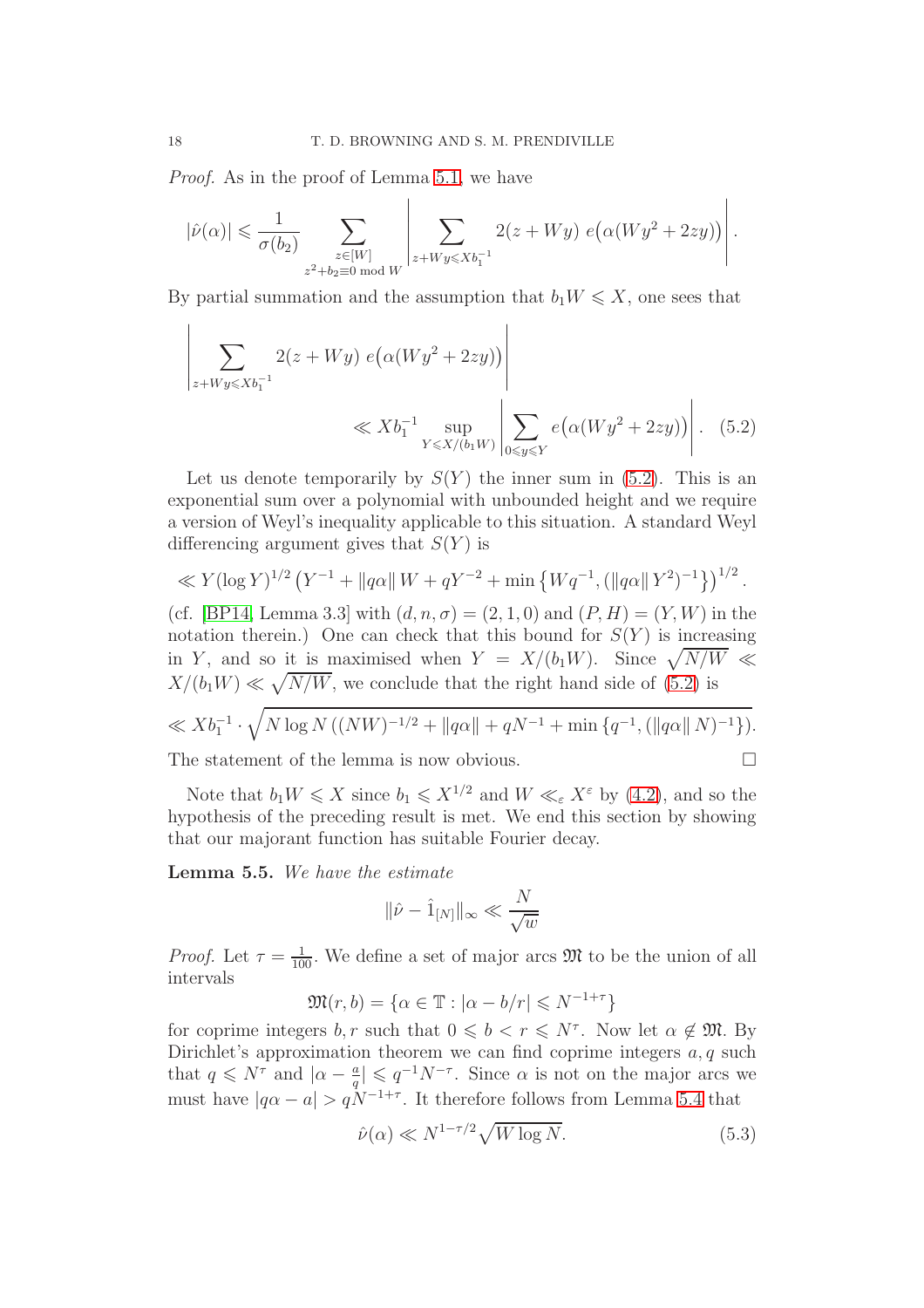Since

$$
\hat{1}_{[N]}(\alpha) = \sum_{1 \le n \le N} e(\alpha n) \ll \frac{q}{\|q\alpha\|} \ll N^{1-\tau},
$$

and  $\sqrt{W \log N} \ll N^{\tau/4}$  by [\(4.2\)](#page-10-2), we conclude that

$$
\left|\hat{\nu}(\alpha) - \hat{1}_{[N]}(\alpha)\right| \ll N^{1-\tau/4}
$$

for any  $\alpha \notin \mathfrak{M}$ .

Next let  $\alpha \in \mathfrak{M}(q,a)$  for coprime  $a, q \in \mathbb{Z}$  with  $0 \leq a < q \leq N^{\tau}$ . According to Lemma [5.1](#page-14-0) we have

<span id="page-18-0"></span>
$$
\hat{\nu}(\alpha) = \frac{1}{\sigma(b_2)} \sum_{\substack{z \in [W] \\ z^2 + b_2 \equiv 0 \bmod W}} q^{-1} S_q(a, z) I(\alpha - \frac{a}{q}) + O(N^{1/2 + 3\tau}), \quad (5.4)
$$

since  $q + N \|q\alpha\| \ll q + N \cdot qN^{-1+\tau} \ll qN^{\tau} \ll N^{2\tau}$  and  $W \leq N^{\tau}$ . In a similar fashion (see [\[Vau97,](#page-25-3) Lemma 2.7], for example), one finds that

$$
\hat{1}_{[N]}(\alpha) = \begin{cases} O(N^{2\tau}) & \text{if } q > 1, \\ I(\alpha) + O(N^{2\tau}) & \text{if } q = 1. \end{cases}
$$

The main term in [\(5.4\)](#page-18-0) has absolute value

$$
\leqslant \frac{N}{\sigma(b_2)}\left|\sum_{\substack{z\in [W] \\ z^2+b_2\equiv 0 \bmod{W}}}q^{-1}S_q(a,z)\right|,
$$

since  $|I(\beta)| \leq N$ . Lemma [5.3](#page-16-1) implies that this vanishes unless either  $q = 1$ or q is not w-smooth. In the latter case we may conclude that  $q > w$ , whence an application of Lemma [5.2](#page-15-1) shows that the main term has absolute value at most  $2N/\sqrt{q} \leq 2N/\sqrt{w}$ . It follows that

$$
|\hat{\nu}(\alpha) - \hat{1}_{[N]}(\alpha)| \ll \frac{N}{\sqrt{w}} + N^{1/2 + 3\tau} + N^{2\tau} \ll \frac{N}{\sqrt{w}}
$$

for any  $\alpha \in \bigcup_{q \neq 1} \bigcup_{a \bmod q} \mathfrak{M}(q, a)$ .

Finally, when  $q = 1$  and  $\alpha \in \mathfrak{M}(1,0)$ , we deduce from [\(5.4\)](#page-18-0) that

$$
\hat{\nu}(\alpha) = I(\alpha) + O\left(N^{1/2 + 3\tau}\right),\,
$$

since  $S_1(0, z) = 1$ . Hence

$$
\left|\hat{\nu}(\alpha) - \hat{1}_{[N]}(\alpha)\right| \ll N^{1/2 + 3\tau}
$$

for any  $\alpha \in \mathfrak{M}(1,0)$ . This completes the proof of the lemma.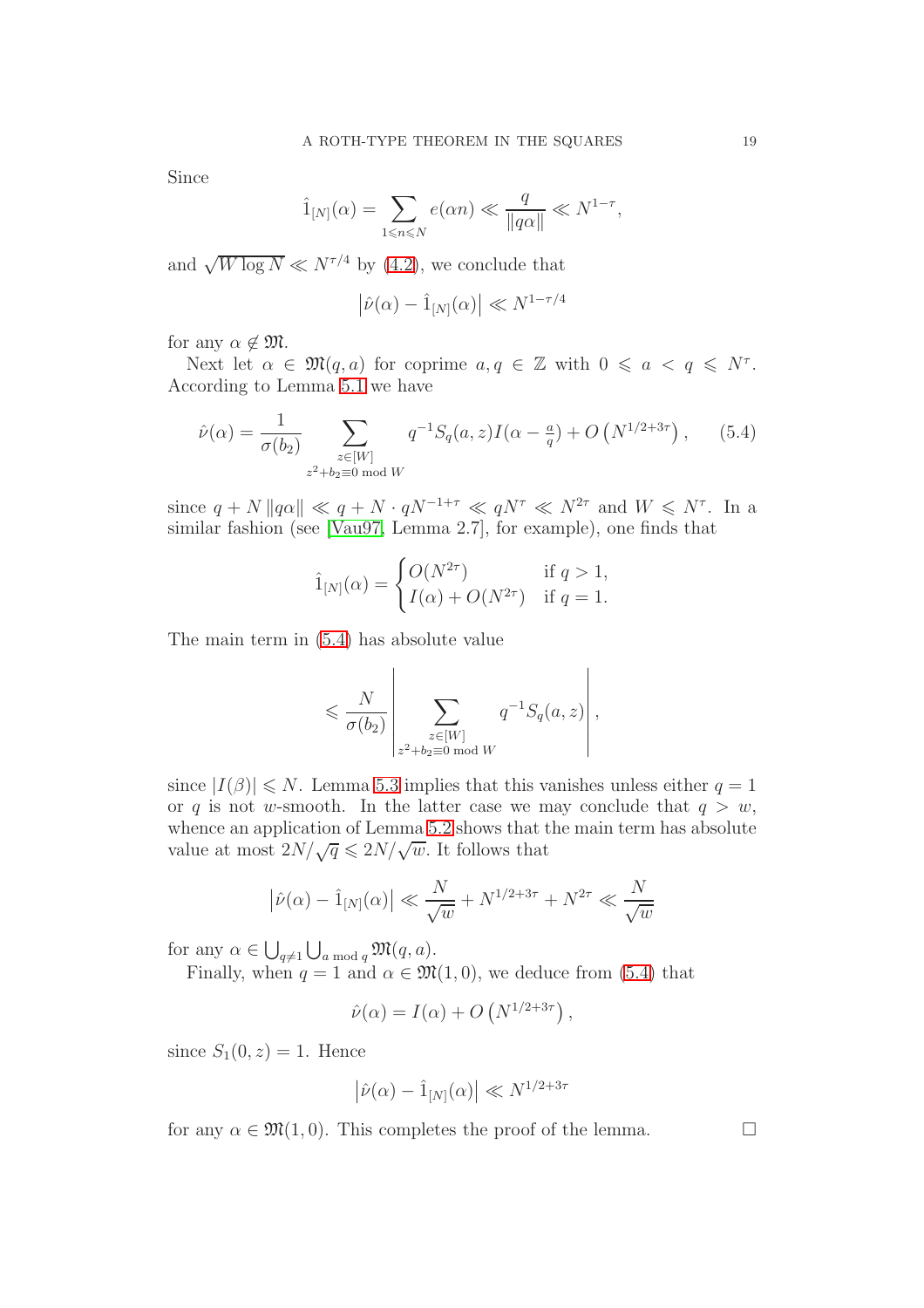#### <span id="page-19-0"></span>20 T. D. BROWNING AND S. M. PRENDIVILLE

## 6. The restriction estimate

We require an analogue of Bourgain's restriction estimate [\[Bou89\]](#page-24-18) for the W-tricked quadratic exponential sum. The proof of the following result closely follows the argument in [\[Bou89,](#page-24-18) §4].

<span id="page-19-1"></span>**Proposition 6.1** (Restriction bound). For any  $p > 4$  there exists an absolute constant  $C_p$  such that for any function  $\phi : \mathbb{Z} \to \mathbb{C}$  satisfying  $|\phi| \leq \nu$ we have the bound

$$
\int_{\mathbb{T}} |\hat{\phi}(\alpha)|^p \mathrm{d}\alpha \leqslant C_p N^{p-1}.
$$

The following result is concerned with calculating the fourth moment of  $\phi$ , since it plays an important role in the proof of Proposition [6.1.](#page-19-1)

<span id="page-19-2"></span>**Lemma 6.2.** There exists an absolute constant  $C$  such that for any function  $\phi : \mathbb{Z} \to \mathbb{C}$  satisfying  $|\phi| \leq \nu$  we have the bound

$$
\int_{\mathbb{T}} |\hat{\phi}(\alpha)|^4 d\alpha \leq N^{3+C/\log\log N}
$$

Proof. The left hand side is equal to

$$
\|\hat{\phi}\|_4^4 = \left\|\sum_{m,n} \phi(m)\bar{\phi}(n)e\left(\alpha(m-n)\right)\right\|_2^2 \leqslant \sum_{|k| \leqslant N} \left\|\sum_{\substack{m,n \\ m-n=k}} \phi(m)\bar{\phi}(n)\right\|^2.
$$

The contribution to the sum over k from  $k = 0$  is

$$
\leqslant \left(\sum_n |\phi(n)|^2\right)^2 \leqslant \left(\sum_n \nu(n)^2\right)^2 \ll \left(Xb_1^{-1}N\right)^2 \ll WN^3,
$$

by [\(4.3\)](#page-11-1), [\(4.4\)](#page-11-3) and [\(4.5\)](#page-11-2). To handle the contribution from  $k \neq 0$ , the definition of  $\nu$  makes it clear that

$$
\sum_{\substack{m,n \ m-n=k}} \phi(m)\bar{\phi}(n) = \sum_{\substack{x,y \le X/b_1 \ x^2 \equiv y^2 \equiv -b_2 \bmod{W} \\ x^2 \equiv y^2 \equiv Wk}} \phi\left(\frac{x^2 + b_2}{W}\right) \bar{\phi}\left(\frac{y^2 + b_2}{W}\right)
$$

For fixed non-zero k there are clearly at most  $d(k)$  choices for x, y. Hence Cauchy–Schwarz gives

$$
\|\hat{\phi}\|_{4}^{4} \leqslant \sum_{0<|k|\leqslant N} d(k) \sum_{\substack{x,y\leqslant X/b_{1}\\ x^{2}\equiv y^{2}\equiv -b_{2}\bmod W \\ x^{2}-y^{2}=Wk}} \nu \left(\frac{x^{2}+b_{2}}{W}\right)^{2} \nu \left(\frac{y^{2}+b_{2}}{W}\right)^{2} + O(WN^{3})
$$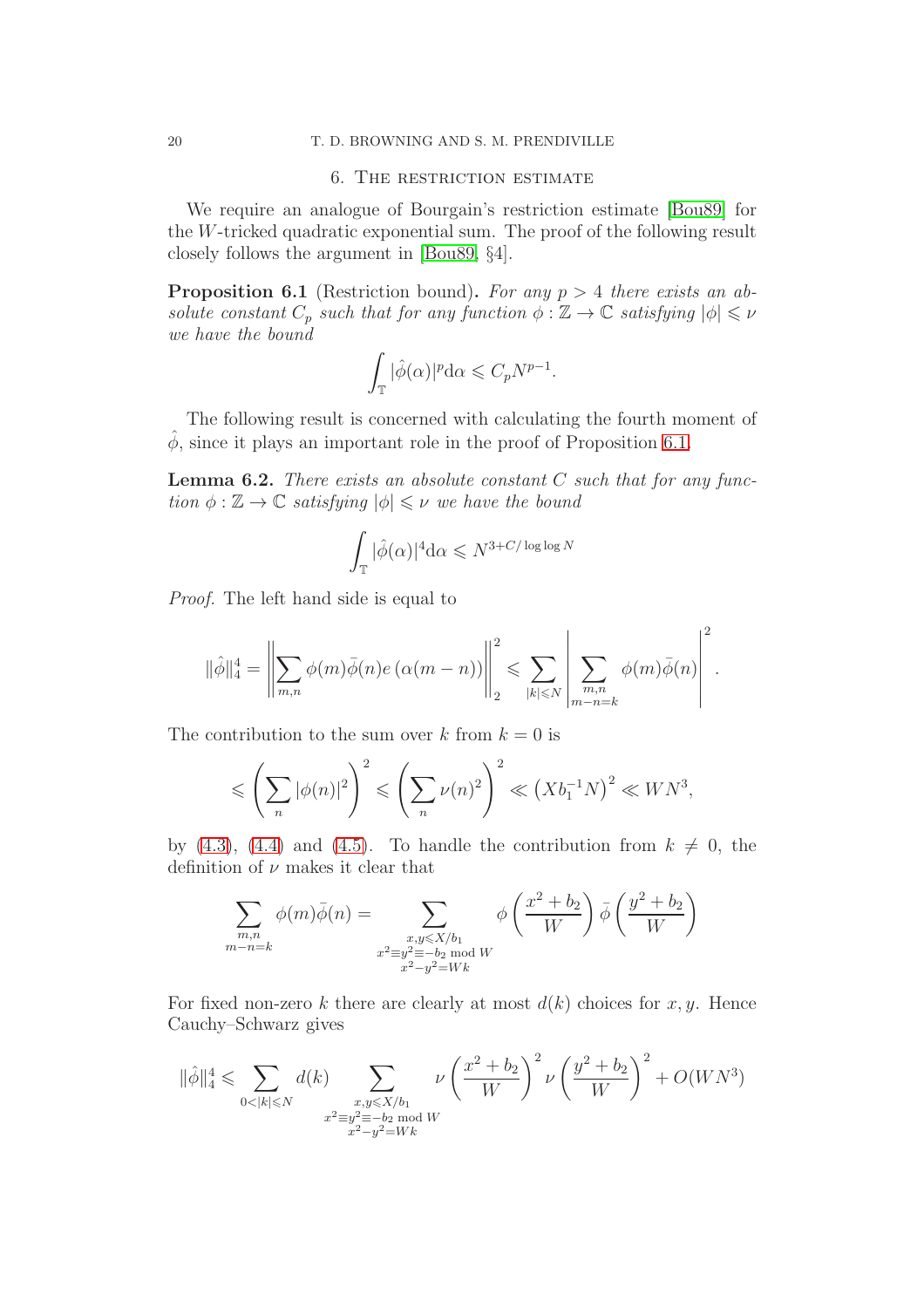The standard estimate for the divisor function yields  $d(k) \leq N^{O(1/\log \log N)}$ , for  $0 < |k| \leq N$ . Hence

$$
\begin{split} \|\hat{\phi}\|_{4}^{4} &\leqslant N^{O(1/\log\log N)}\left(\sum_{\substack{x\leqslant X/b_{1}\\ x^{2}+b_{2}\equiv 0 \bmod W}}\nu\left(\frac{x^{2}-b_{2}}{W}\right)^{2}\right)^{2}+O(WN^{3})\\ &\leqslant N^{O(1/\log\log N)}\left(Xb_{1}^{-1}N\right)^{2}+O(WN^{3})\\ &\leqslant WN^{3+O(1/\log\log N)}, \end{split}
$$

as before. Finally, since  $X/b_1 \geq X^{1/2}$ , it follows from [\(4.2\)](#page-10-2) that W is at most  $N^{O(1/\log \log N)}$ . This concludes the proof of the lemma.

Define the region

$$
\mathscr{R}_{\delta} = \left\{ \alpha \in \mathbb{T} : |\hat{\phi}(\alpha)| > \delta N \right\},\
$$

for any  $\delta \in (0, 1)$ . Proposition [6.1](#page-19-1) is a consequence of the following result.

<span id="page-20-0"></span>**Lemma 6.3.** For any  $\delta \in (0,1)$  and any  $\varepsilon > 0$  there exists a constant  $C_{\varepsilon}$ depending only  $\varepsilon$  such that

$$
\operatorname{meas}(\mathscr{R}_{\delta}) \leqslant \frac{C_{\varepsilon}}{\delta^{4+\varepsilon}N}.
$$

Although standard, let us spell out how Lemma [6.3](#page-20-0) implies Proposition [6.1.](#page-19-1) Breaking into dyadic intervals it follows from Lemma [6.3](#page-20-0) that

$$
\begin{aligned} \|\hat{\phi}\|_p^p &\leqslant \sum_{j\geqslant 0} \left(\frac{N}{2^{j-1}}\right)^p\mathrm{meas}\left\{\alpha\in\mathbb{T}: \frac{N}{2^j}<|\hat{\phi}(\alpha)|\leqslant \frac{N}{2^{j-1}}\right\}\\ &\leqslant C_\varepsilon 2^pN^{p-1}\sum_{j\geqslant 0} (2^{4+\varepsilon-p})^j. \end{aligned}
$$

Taking  $\varepsilon = \varepsilon(p) > 0$  sufficiently small we can ensure that this geometric series converges, which thereby gives Proposition [6.1.](#page-19-1)

We begin the proof of Lemma [6.3](#page-20-0) with a cruder upper bound based on our fourth moment estimate. Thus Lemma [6.2](#page-19-2) implies that there exists an absolute constant  $C > 0$  such that

$$
(\delta N)^4 \text{meas}(\mathcal{R}_{\delta}) \leq \|\hat{\phi}\|_4^4 \leq N^{3+C/\log\log N},
$$

whence

$$
\operatorname{meas}(\mathscr{R}_{\delta}) \leqslant \frac{N^{C/\log\log N}}{\delta^4 N}.
$$

In particular, Lemma [6.3](#page-20-0) follows from this bound unless

<span id="page-20-1"></span>
$$
\delta > N^{-C(\varepsilon \log \log N)^{-1}},\tag{6.1}
$$

as we henceforth assume.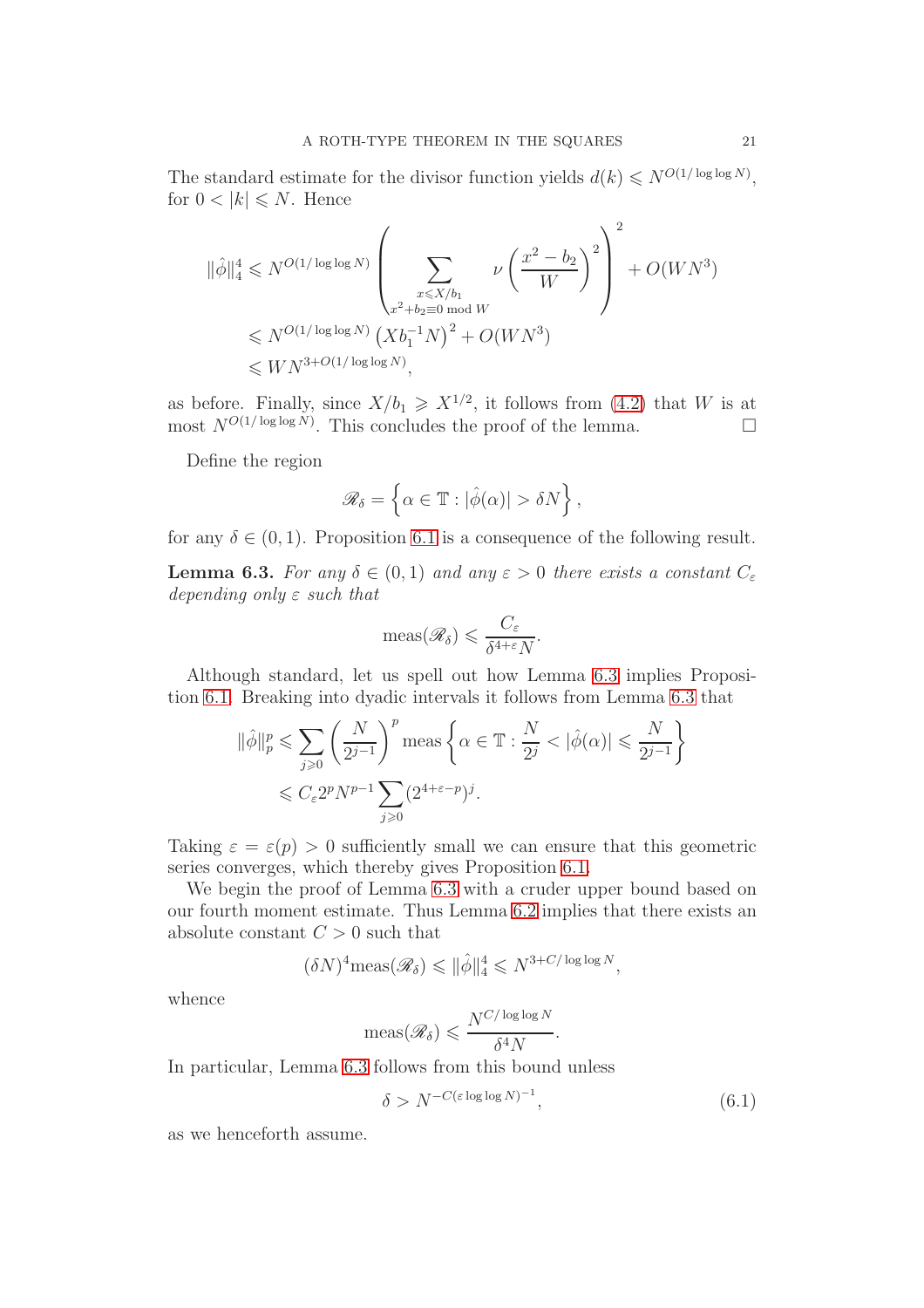As in the proof of Lemma [5.5,](#page-17-1) let  $\tau = \frac{1}{100}$ . To each fraction  $a/q$ , with  $0 \leq a < q \leq N^{\tau}$  and  $(a, q) = 1$ , we associate the major arc

$$
\mathfrak{M}(q,a) = \{ \alpha \in \mathbb{T} : |\alpha - a/q| \leq N^{-1+\tau} \}.
$$

We let  $\mathfrak{M}$  denote the union of all major arcs. As in  $(5.3)$  we have

<span id="page-21-1"></span>
$$
\hat{\nu}(\alpha) \ll N^{1-\tau/4} \quad \text{if } \alpha \notin \mathfrak{M}. \tag{6.2}
$$

On the major arcs we can conclude from [\(5.4\)](#page-18-0) and Lemma [5.2](#page-15-1) that

<span id="page-21-2"></span>
$$
|\hat{\nu}(\alpha)| \leq \frac{1}{\sigma(b_2)} \sum_{\substack{z \in [W] \\ z^2 + b_2 \equiv 0 \bmod W}} q^{-1} |S_q(a, z)I(\alpha - \frac{a}{q})| + O(N^{1/2 + 2\tau})
$$
  

$$
\leq \frac{2}{\sqrt{q}} \min \left\{ N, \|\alpha - \frac{a}{q}\|^{-1} \right\} + O(N^{1/2 + 2\tau})
$$
(6.3)

if  $\alpha \in \mathfrak{M}(q, a)$  for some  $a, q$  satisfying  $0 \leq a < q \leq N^{\tau}$  and  $(a, q) = 1$ .

Returning to our analysis of  $\hat{\phi}$ , let  $\theta_1, \ldots, \theta_R$  be  $1/N$ -spaced points in T such that  $|\phi(\theta_r)| > \delta N$ , for  $1 \leq r \leq R$ . In order to prove Lemma [6.3](#page-20-0) it will suffice to show that

<span id="page-21-0"></span>
$$
R \leqslant \frac{C_{\varepsilon}}{\delta^{4+\varepsilon}}.\tag{6.4}
$$

To see this, let  $R \geq 1$  be the largest integer such that there exists a sequence of  $1/N$ -spaced points  $\theta_1, \ldots, \theta_R$  in  $\mathscr{R}_{\delta}$ . Then every  $\theta \in \mathscr{R}_{\delta}$  necessarily satisfies  $\|\theta - \theta_r\| < 1/N$  for some r. This implies that the measure of  $\mathscr{R}_{\delta}$ does not exceed  $2R/N$ , as required.

To prove [\(6.4\)](#page-21-0), we let  $a_n \in \mathbb{C}$  be such that  $|a_n| \leq 1$  and  $\phi(n) = a_n \nu(n)$ for integers  $1 \leq n \leq N$ . Furthermore, let  $c_1, \ldots, c_R \in \mathbb{C}$  be such that  $|c_r| = 1$  and

$$
c_r\hat{\phi}(\theta_r) = |\hat{\phi}(\theta_r)|
$$

for  $1 \leq r \leq R$ . Then it follows from the Cauchy–Schwarz inequality that

$$
\delta^2 N^2 R^2 \leqslant \left( \sum_{1 \leqslant r \leqslant R} |\hat{\phi}(\theta_r)| \right)^2
$$
  
= 
$$
\left( \sum_{1 \leqslant r \leqslant R} c_r \sum_n a_n \nu(n) e(n\theta_r) \right)^2
$$
  

$$
\ll N \sum_n \nu(n) \left| \sum_{1 \leqslant r \leqslant R} c_r e(n\theta_r) \right|^2,
$$

so that

$$
\delta^2 N R^2 \ll \sum_{1\leqslant r, r'\leqslant R} \left|\hat{\nu}\big(\theta_r - \theta_{r'}\big)\right|.
$$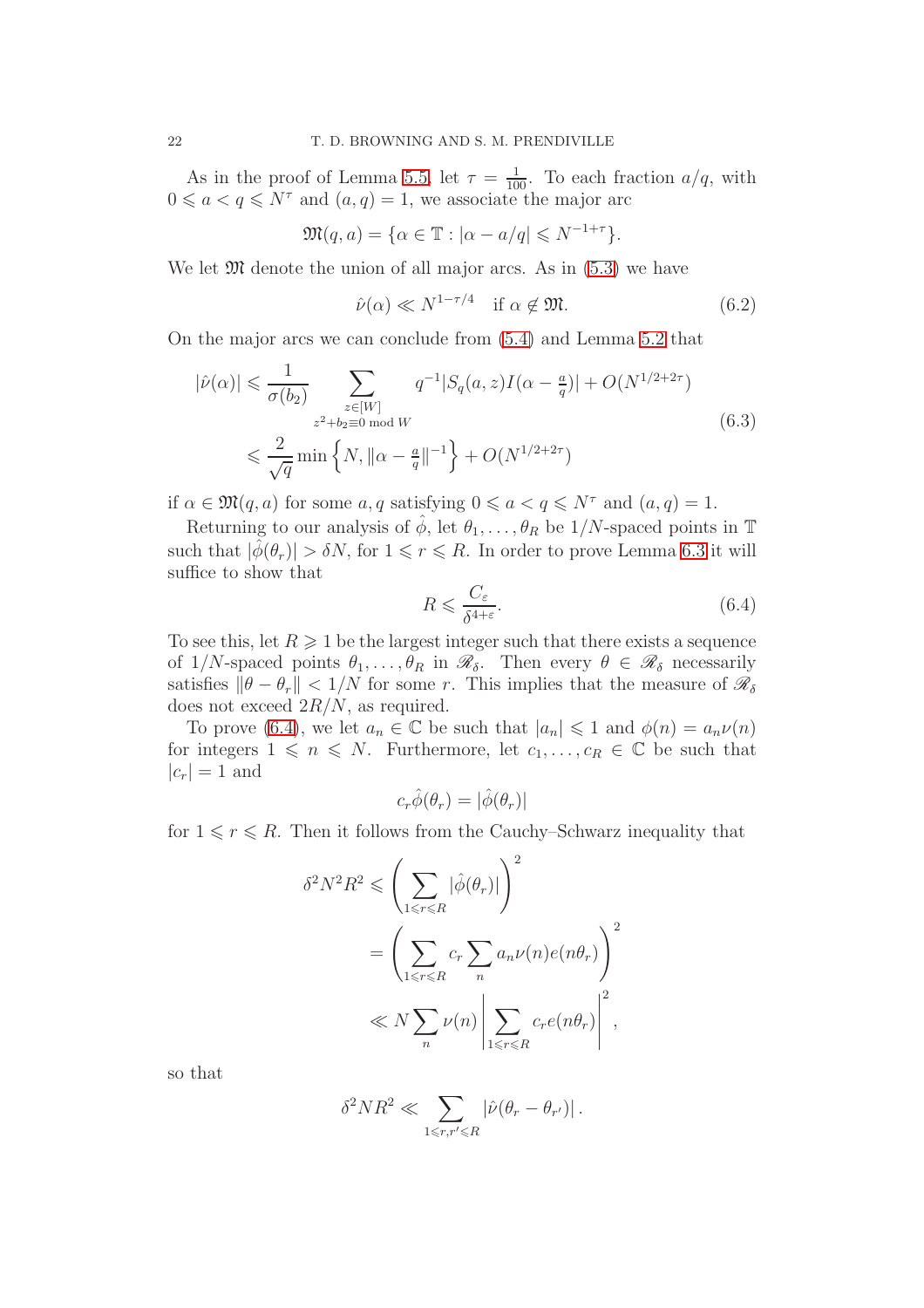Now let  $\gamma > 2$  be fixed. It follows from Hölder's inequality that

$$
\delta^{2\gamma}N^{\gamma}R^2\ll \sum_{1\leqslant r,r'\leqslant R}|\widehat{\nu}(\theta_r-\theta_{r'})|^{\gamma}\,.
$$

Let us put  $\theta = \theta_r - \theta_{r'}$  for given  $r \neq r'$ . It follows from [\(6.1\)](#page-20-1) and [\(6.2\)](#page-21-1) that  $|\hat{\nu}(\theta)|$  is negligible when  $\theta \notin \mathfrak{M}$ . When  $\theta \in \mathfrak{M}$  we use the major arc approximation recorded in [\(6.3\)](#page-21-2) to conclude that

$$
\hat{\nu}(\theta) \ll \frac{N}{\sqrt{q}} (1 + N \|\theta - \frac{a}{q}\|)^{-1} + O(N^{1/2 + 2\tau}),
$$

for some a, q satisfying  $0 \le a < q \le N^{\tau}$  and  $(a, q) = 1$ . Now let  $Q = \delta^{-5}$ . If  $q \geq Q$  then we simply take the upper bound

$$
\frac{N}{\sqrt{q}}(1+N\|\theta - \frac{a}{q}\|)^{-1} \ll \delta^{5/2}N.
$$

Recalling that  $\delta < 1$  satisfies the lower bound in [\(6.1\)](#page-20-1), this leads to the conclusion that

$$
\delta^{2\gamma} R^2 \ll \sum_{q \leq Q} \sum_{\substack{a \bmod q \\ (a,q)=1}} \sum_{1 \leq r, r' \leq R} \frac{q^{-\gamma/2}}{(1+N \|\theta_r - \theta_{r'} - \frac{a}{q}\|)^{\gamma}}.
$$

Hence

$$
\delta^{2\gamma} R^2 \ll \sum_{1 \leq r, r' \leq R} G(\theta_r - \theta_{r'}),
$$

where

$$
G(\alpha) := \sum_{q \le Q} \sum_{\substack{a \bmod q \\ (a,q)=1}} q^{-\gamma/2} (1+N|\sin(\alpha - \frac{a}{q})|)^{-\gamma}
$$

and we recall that  $\theta_1, \ldots, \theta_R$  is a sequence of  $1/N$ -spaced points in  $\mathbb{T}$ .

We have finally arrived at exactly the same expression as that found in [\[Bou89,](#page-24-18) Eq. (4.16)], but with  $N^2$  replaced by N. Bourgain's argument therefore directly applies and leads us to the desired bound [\(6.4\)](#page-21-0) for R.

## 7. THE K-TRIVIAL COUNT

<span id="page-22-0"></span>The purpose of this section is to show that  $\nu = \nu_{\rm b}$  saves something over the trivial estimate when counting solutions to [\(1.1\)](#page-0-1) contained in a proper subspace.

<span id="page-22-1"></span>**Lemma 7.1.** Let  $\varepsilon > 0$  and let  $K \subset \mathbb{Q}^s$  denote a finite union of at most k proper subspaces of the hyperplane

$$
c_1y_1+\cdots+c_sy_s=0.
$$

Then the number of  $\mathbf{x} \in [X]^s$  with  $(x_1^2, \ldots, x_s^2) \in K$  is  $O_{k,s,\varepsilon}(X^{s-\frac{5}{2}+\varepsilon})$ .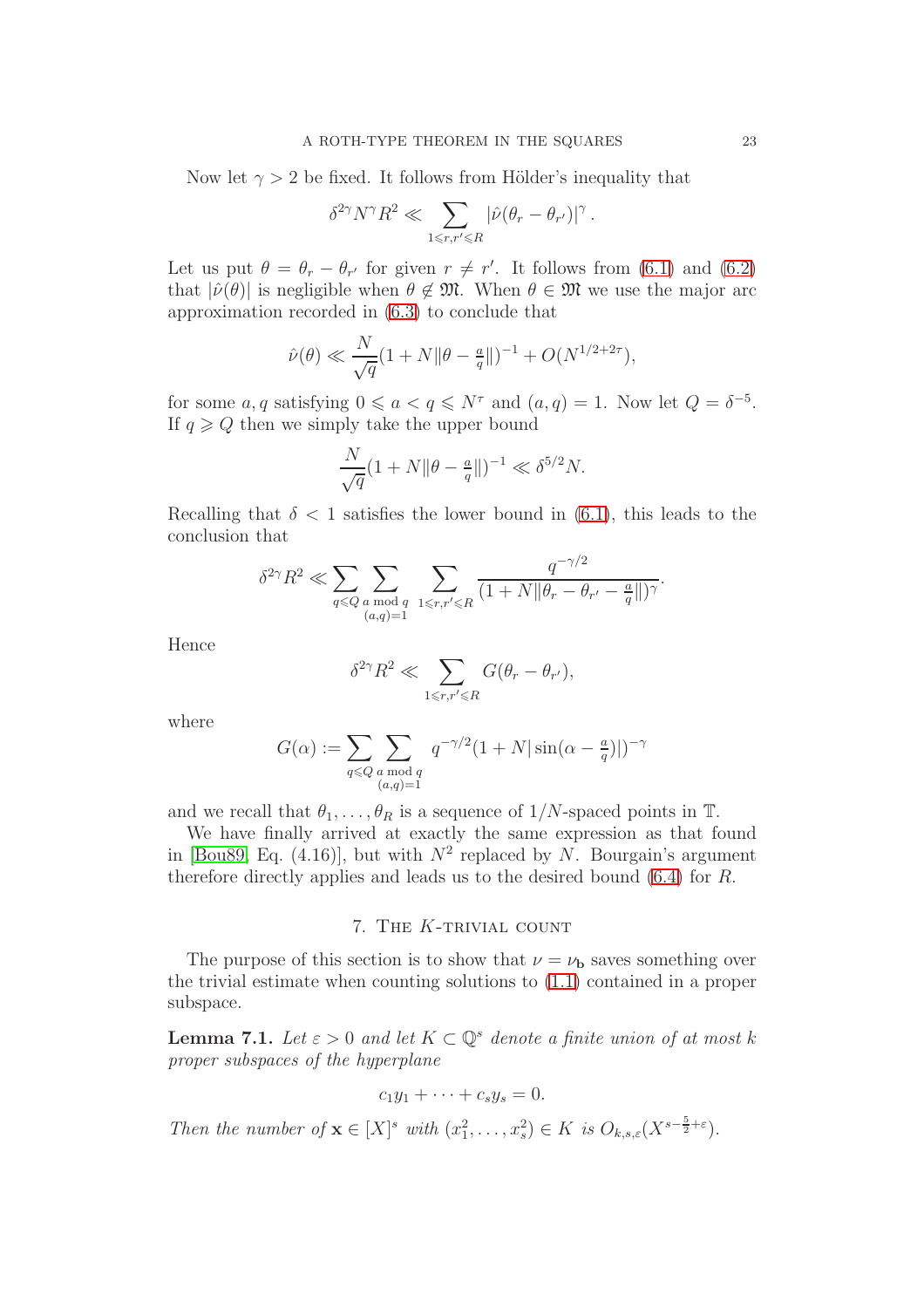*Proof.* The set K is a union of at most k subspaces of the form

$$
\left\{ \mathbf{y} \in \mathbb{Q}^s : \mathbf{c} \cdot \mathbf{y} = 0 \text{ and } \mathbf{d} \cdot \mathbf{y} = 0 \right\},\
$$

where  $\mathbf{d} \in \mathbb{Q}^s$  is a fixed s-tuple which is not proportional to **c**. Our task is therefore to count solutions  $\mathbf{x} \in [X]^s$  to the simultaneous quadrics

$$
c_1x_1^2 + \dots + c_sx_s^2 = d_1x_1^2 + \dots + d_sx_s^2 = 0.
$$

This pair of equations defines a projective subvariety  $V \subset \mathbb{P}_{\mathbb{Q}}^{s-1}$  of codimension 2. Let  $\Lambda$  be any k-plane contained in V. Then  $\Lambda$  is contained in the non-singular quadric hypersurface  $c_1x_1^2 + \cdots + c_sx_s^2 = 0$ , in  $\mathbb{P}_{\mathbb{Q}}^{s-1}$ . It follows that  $k \leq (s-2)/2$  (see Harris [\[Har13,](#page-24-20) Chap. 22], for example). Since  $s \geqslant 5$  we conclude that V does not contain any linear component of maximal dimension. Thus we may apply work of Pila [\[Pil95\]](#page-24-21) to each of the irreducible components of  $V$ , concluding that the number of solutions  $\mathbf{x} \in [X]^s$  to the equations defining V is  $O_{s,\varepsilon}(X^{s-3+\frac{1}{2}+\varepsilon})$ , for any  $\varepsilon > 0$ . This completes the proof of the lemma.

<span id="page-23-1"></span>Corollary 7.2. Let  $K \subset \mathbb{Q}^s$  denote a finite union of at most k proper subspaces of the hyperplane  $(1.1)$ . Then, in the terminology of Definition [2.7,](#page-7-2) the majorant  $\nu = \nu_{\rm b}$  saves 1/5 on the K-trivial solutions.

*Proof.* We wish to estimate  $\sum_{n \in K} \prod_{i=1}^{s} \nu(n_i)$ . If **n** is counted by this sum, then on setting  $x_i = \sqrt{W n_i - b_2}$ , we obtain integers  $x \in [X/b_1]$  such that  $(x_1^2, \ldots, x_s^2) \in K$ . Combining the crude estimate  $\nu(n_i) \ll X/b_1$  with Lemma [7.1,](#page-22-1) we deduce that

$$
\sum_{\mathbf{x}\in K} \prod_{i=1}^s \nu(x_i) \ll_{\varepsilon} (Xb_1^{-1})^{2s-\frac{5}{2}+\varepsilon} \ll_{\varepsilon} (NW)^{s-\frac{5}{4}+\frac{\varepsilon}{2}} \ll_{\varepsilon} N^{s-\frac{5}{4}+\varepsilon},
$$

<span id="page-23-0"></span>since  $W^{s-\frac{5}{4}+\frac{\varepsilon}{2}} \ll_{\varepsilon} N^{\frac{\varepsilon}{2}}$  by [\(4.2\)](#page-10-2). This completes the proof.

## 8. Proof of Theorem [1.1](#page-1-0)

Let  $A \subset [X]$  with  $|A| = \delta X$  and such that A contains only K-trivial solutions to [\(1.4\)](#page-1-2). We may assume that  $\delta \geqslant C(\log X)^{-1}$  where C is the absolute constant appearing in Lemma [4.1,](#page-11-0) otherwise the proof of Theorem [1.1](#page-1-0) is complete. Under this assumption, Lemma [4.1](#page-11-0) yields the existence of a w-smooth number  $b_1 \leqslant X^{1/2}$  and  $b_2 \in [W]$  with  $(b_2, W) = 1$  such that

$$
\sum_n 1_{A_{\mathbf{b}}}\left(n\right)\nu_{\mathbf{b}}(n)\gg \delta^2N_{\mathbf{b}},
$$

where  $A_{\mathbf{b}} = \{n \in \mathbb{Z} : b_1^2(Wn - b_2) = x^2 \text{ for some } x \in A\}$  and  $N_{\mathbf{b}}$  is given by [\(4.4\)](#page-11-3). Given such a choice of b, we have established that

- $\nu_{\mathbf{b}}$  satisfies a restriction estimate at any exponent  $p > 4$  (Prop. [6.1\)](#page-19-1);
- $\nu_{\mathbf{b}}$  has Fourier decay of level  $\theta \ll 1/\sqrt{w}$  (Lemma [5.5\)](#page-17-1);
- $\nu_{\mathbf{b}}$  saves 1/5 on the K-trivial solutions (Cor. [7.2\)](#page-23-1).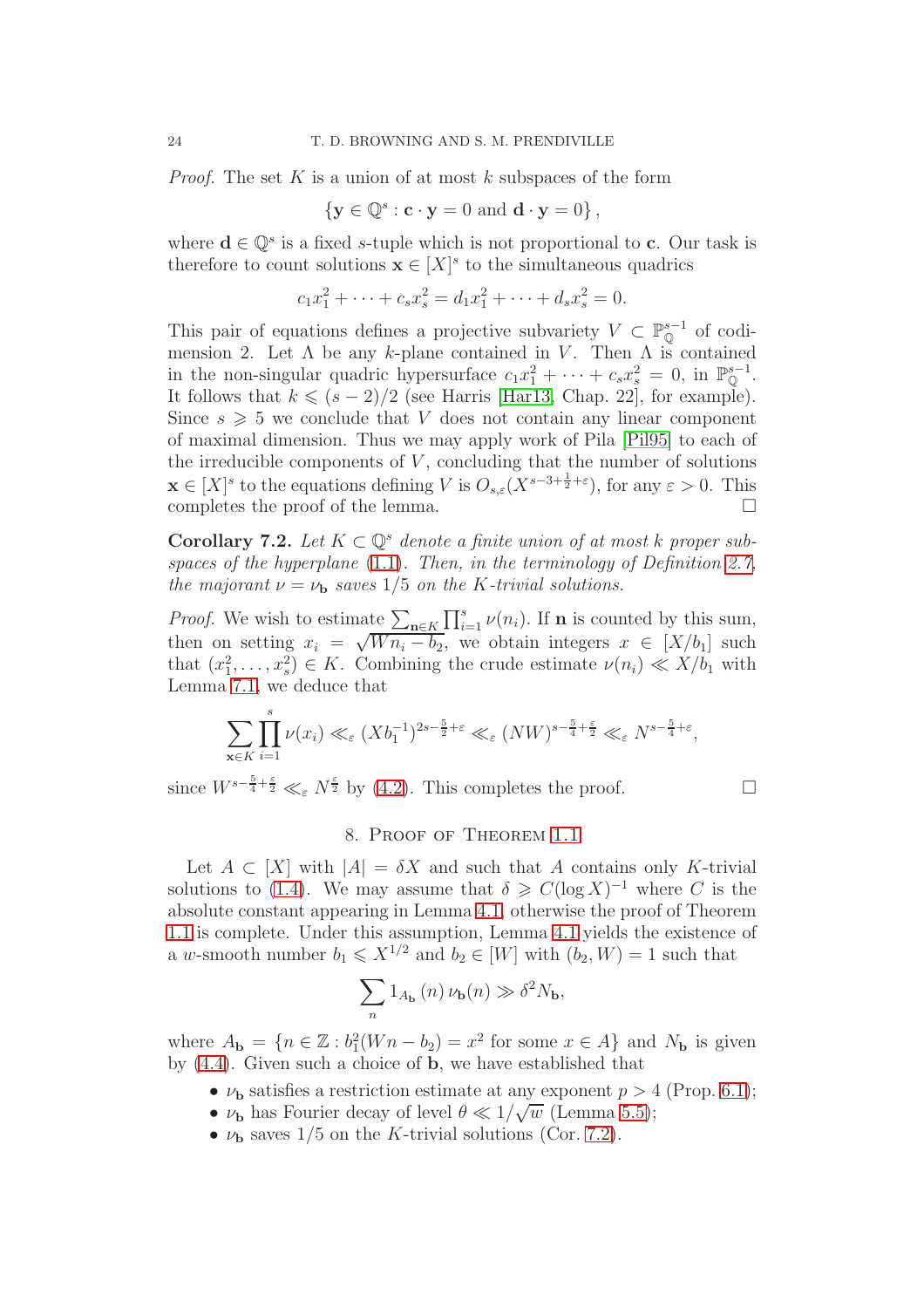Incorporating these facts into Proposition [2.8,](#page-7-1) we deduce that

$$
\sum_n 1_{A_{\mathbf{b}}}(n)\nu_{\mathbf{b}}(n) \ll_{\mathbf{c},k,\varepsilon} \frac{N_{\mathbf{b}}}{\min{\{\log\log w,\ \log N_{\mathbf{b}}\}}^{s-2-\varepsilon}}.
$$

Recalling  $(4.1)$ ,  $(4.2)$  and  $(4.4)$ , we finally deduce that

$$
\delta \ll_{\mathbf{c},k,\varepsilon} (\log \log \log X)^{-(\frac{s}{2}-1-\varepsilon)}.
$$

This completes the proof of Theorem [1.1.](#page-1-0)

# <span id="page-24-0"></span>**REFERENCES**

<span id="page-24-21"></span><span id="page-24-20"></span><span id="page-24-19"></span><span id="page-24-18"></span><span id="page-24-17"></span><span id="page-24-16"></span><span id="page-24-15"></span><span id="page-24-14"></span><span id="page-24-13"></span><span id="page-24-12"></span><span id="page-24-11"></span><span id="page-24-10"></span><span id="page-24-9"></span><span id="page-24-8"></span><span id="page-24-7"></span><span id="page-24-6"></span><span id="page-24-5"></span><span id="page-24-4"></span><span id="page-24-3"></span><span id="page-24-2"></span><span id="page-24-1"></span>

| [Blo12]              | T. F. Bloom, Translation invariant equations and the method of Sanders.               |
|----------------------|---------------------------------------------------------------------------------------|
|                      | Bull. Lond. Math. Soc. 44 (2012), 1050-1067.                                          |
| [Bou89]              | J. Bourgain, On $\Lambda(p)$ -subsets of squares. Israel J. Math. 67 (1989), 291–311. |
| [BP14]               | T. D. Browning and S. M. Prendiville, Improvements in Birch's theorem on              |
|                      | forms in many variables. J. reine angew. Math., to appear.                            |
| [BDLW10]             | J. Brüdern, R. Dietmann, J. Y. Liu, T. D. Wooley, A Birch-Goldbach the-               |
|                      | orem. Archiv der Mathematik $94$ (2010), 53–58.                                       |
| [EG80]               | P. Erdős and R. Graham, Old and new problems and results in combinatorial             |
|                      | number theory. Monographies de L'Enseignement Mathématique vol. 28,                   |
|                      | Université de Genève, Geneva, 1980.                                                   |
| [FrHo14]             | N. Frantzikinakis and B. Host, Higher order Fourier analysis of multiplicative        |
|                      | functions and applications. Submitted, 2014. (arXiv:1403.0945)                        |
| [Gow01]              | W. T. Gowers, A new proof of Szemerédi's Theorem. GAFA 11 (2001),                     |
|                      | $465 - 588.$                                                                          |
| [Gra08]              | R. Graham, Old and new problems in Ramsey theory. <i>Horizons of combi-</i>           |
|                      | natorics, 105118, Bolyai Soc. Math. Stud. 17, Springer, Berlin, 2008.                 |
| [GRS90]              | R. Graham, B. Rothschild and J. H. Spencer, Ramsey Theory. Wiley, 1990.               |
| [Gre05]              | B. J. Green, Roth's theorem in the primes. Ann. of Math. 161 (2005), 1609–            |
|                      | 1636.                                                                                 |
| [Har13]              | J. Harris, Algebraic geometry: a first course. Springer, 2013.                        |
| [Hen15]              | K. Henriot, Logarithmic bounds for translation-invariant equations in                 |
|                      | squares. Int. Math. Research Not. 2015 (2015), 12540-12562.                           |
| [Hen15]              | , Additive equations in dense variables, and truncated restriction                    |
|                      | estimates. $Submitted$ , 2015. $(\text{arXiv}:1508.05923)$                            |
| [Ke14]               | E. Keil, On a diagonal quadric in dense variables. Glasg. Math. J. 56 (2014),         |
|                      | $601 - 628.$                                                                          |
| [Keil15]             | Some refinements for translation invariant quadratic forms in dense                   |
|                      | sets. Submitted, 2015. (arXiv: 1408.1535)                                             |
| [Pi195]              | J. Pila, Density of integral and rational points on varieties. Astérisque 228         |
|                      | $(1995), 183-187.$                                                                    |
| [Pre15]              | S. M. Prendiville, Four variants of the Fourier-analytic transference princi-         |
|                      | ple. Submitted, 2015 (arXiv: 1509.09200)                                              |
| [Rot53]              | K. F. Roth, On certain sets of integers. J. London Math. Soc. 28 (1953),              |
|                      | $104 - 109.$                                                                          |
| [Rot54]              |                                                                                       |
|                      | $20 - 26.$                                                                            |
| [San11]              | T. Sanders, On Roth's theorem on progressions. Ann. of Math. 174 (2011),              |
|                      | $619 - 636.$                                                                          |
| [Sch <sub>Si</sub> ] | T. Schoen and O. Sisask, Roth's theorem for four variables and additive               |
|                      | structures in sums of sparse sets. Forum of Mathematics, Sigma, to appear.            |